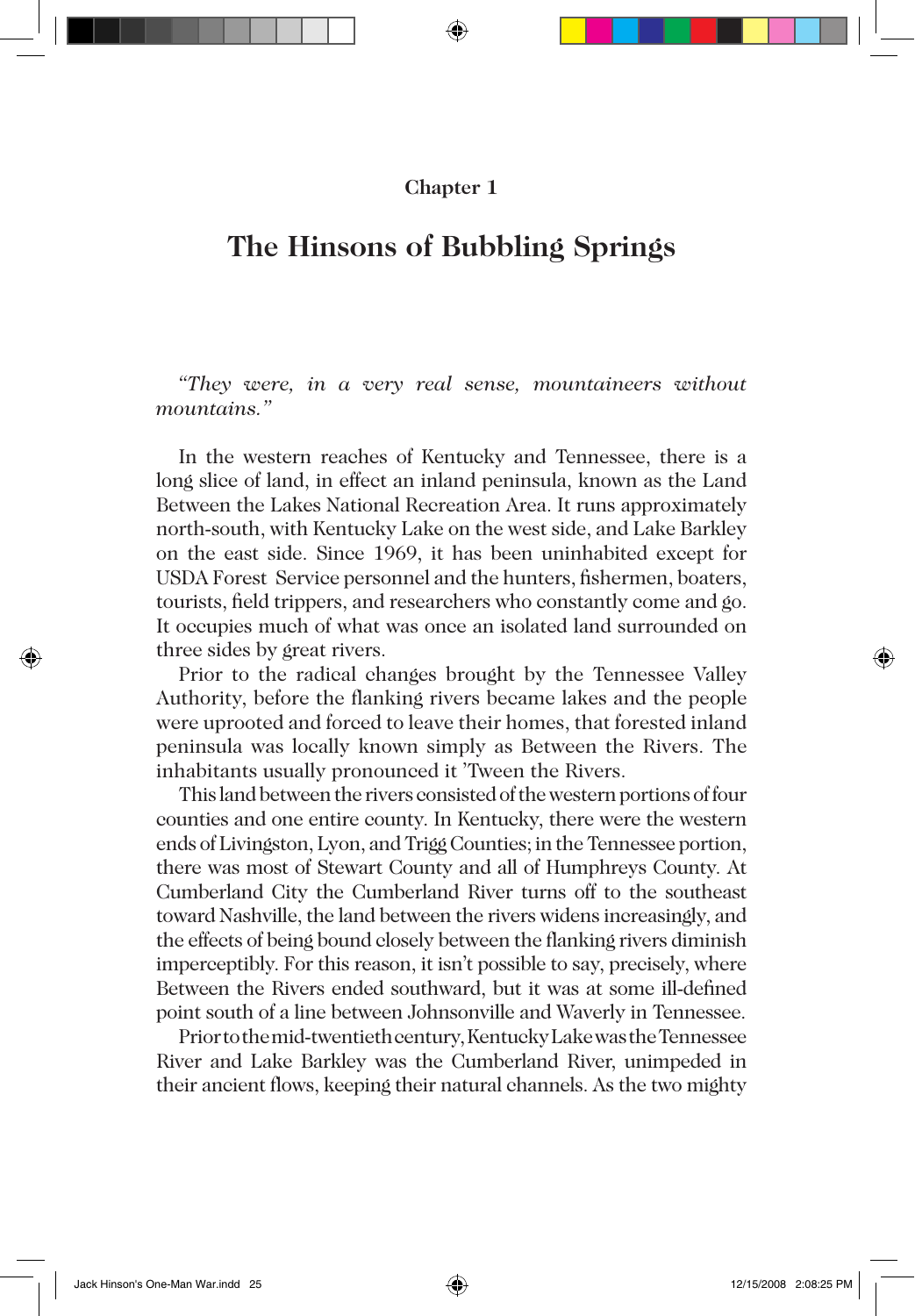streams neared their mouths, they turned almost due north and ran parallel for sixty miles before emptying into the Lower Ohio River. Paducah, Kentucky, was (and is) at the mouth of the Tennessee, and Smithland, Kentucky, was (and is) at the mouth of the Cumberland. At this point, the Ohio River is a mile wide in its final run to its mouth at the Mississippi River, just thirty-five miles downstream.

This inland peninsula was river country. The lives of the people were woven inextricably into the turns, currents, channels, and the rising and falling of the mighty streams that enclosed their land. The rivers and the associated cane breaks, cypress swamps, and marshes provided abundant fish and waterfowl. It was the rivers that brought what few manufactured goods they had, and it was the rivers that carried away their hides, cotton, tobacco, crossties, barrel staves, and whiskey to markets in Clarksville, Smithland, and Paducah, thence from these markets on to Nashville, Louisville, Memphis, and New Orleans.

As they flow toward the Ohio River, the Tennessee and Cumberland Rivers run from south to north; therefore, the people called south "up" and north "down," so wedded were their lives and thinking to the flow of the streams. Although Paducah and Smithland were at the northern end of the land between the rivers, the people spoke of going "down" to Paducah and Smithland, not "up." Their descendants living in the area still do. This inland peninsula has a geographic crest running north and south, more or less up its center, a "continental divide" in miniature. Rain that falls on its western slopes drains into the Tennessee River, and that which falls on its eastern slopes drains into the Cumberland. Locals called it "the Dividing Ridge;" their descendents living in the area still do.

#### **The People**

The typical original settler between the rivers had come from the Carolinas where many had fought at Kings Mountain and in other battles with Brig. Gen. Francis Marion, the "Swamp Fox" of the American Revolution. Many, if not most, of the settlers had come to the Carolinas from Scotland, some by way of Ireland, fleeing persecution (thus the classification, applied to them by some as "Scotch-Irish"). By ancestral nature, these people were fiercely independent, self-reliant, clannish, and suspicious of outsiders.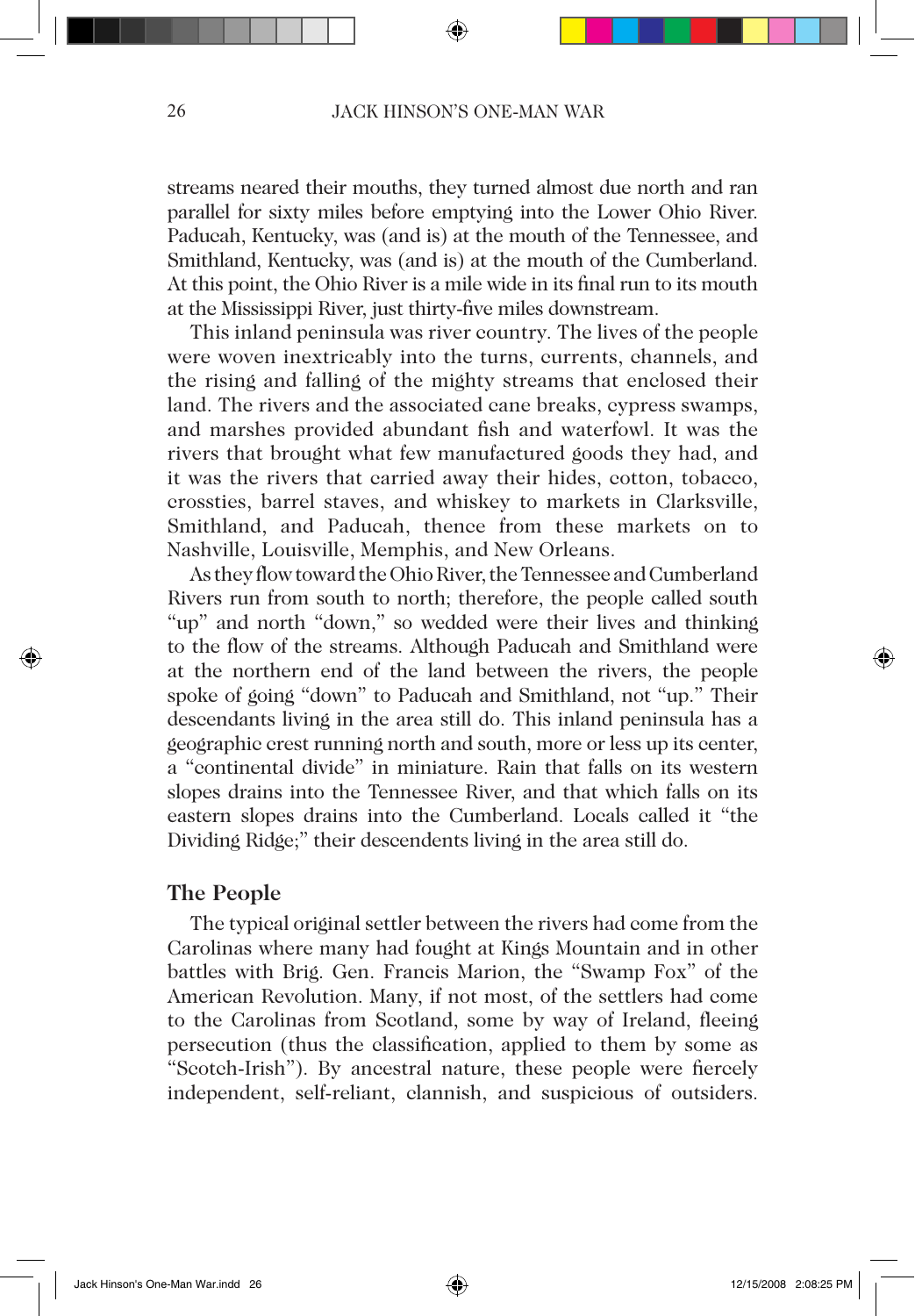

*Kentucky and surrounding territories. Note the Land Reserved for the North Carolina Troops.* (Courtesy Austin Peay State University, Felix G. Woodward Library)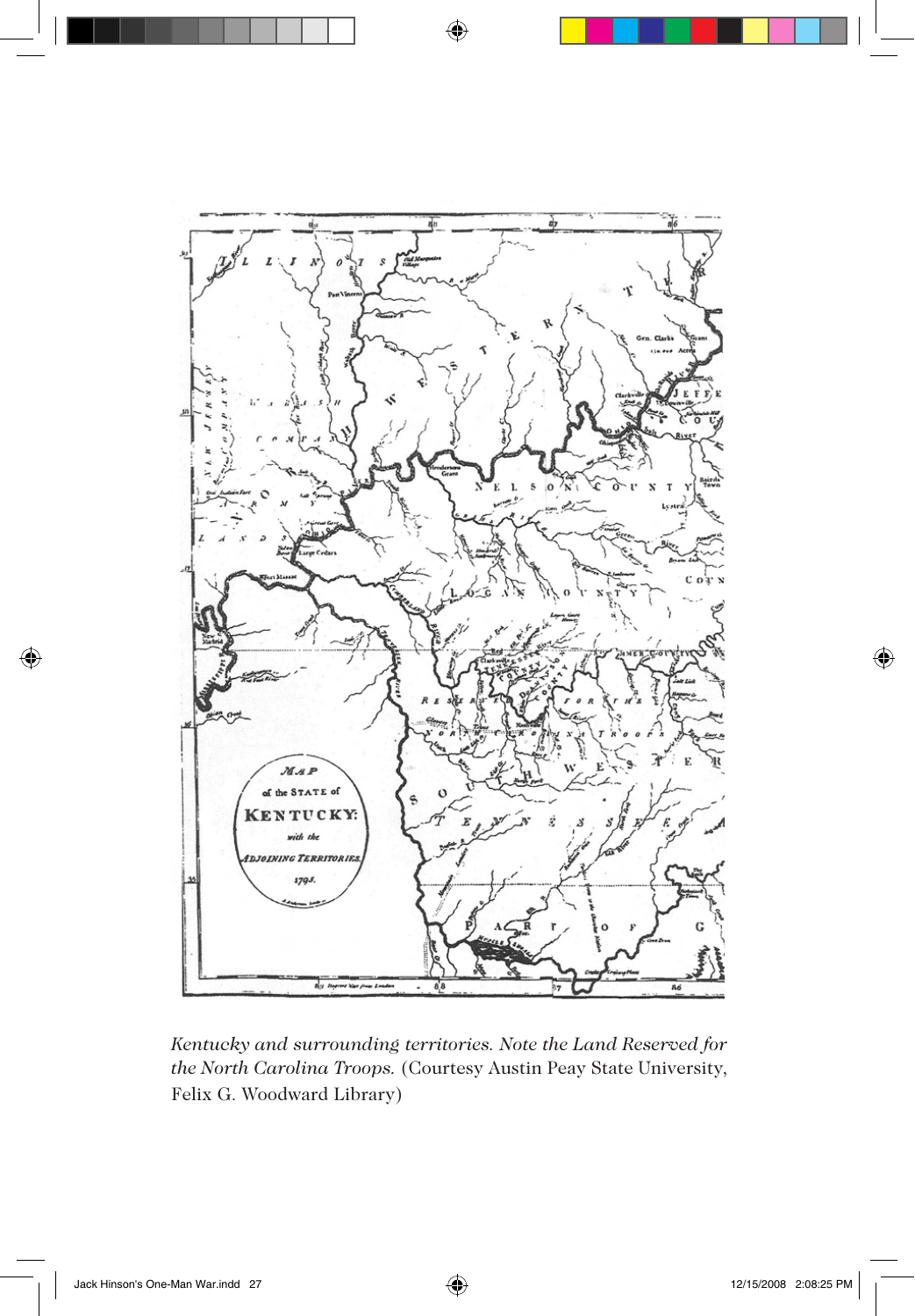They were tough, accustomed to hard work, and comfortable with hardship. The raw nature of the frontier and the isolation in which they lived served to intensify these inherent traits. They were, in a very real sense, "mountaineers without mountains," for it is isolation that makes mountaineers what they are—not the mountains. When great political conflicts concerning the area were being debated and resolved, such as the location of the uncertain border between Kentucky and Tennessee, county boundaries, the choices of towns for county seats, and law enforcement jurisdictions, Between the Rivers residents were relatively indifferent. They had little interest in matters of law and government beyond their rivers, including those that could affect them. They were interested primarily in their own very local affairs and wanted most of all to be left alone. And, incidentally, they definitely did consider them to be *their* rivers.

Their attitudes, customs, and bits of the language of many were Scottish Highlands. Like the settlers in the southern Appalachian Mountains, from whence they had come, the people Between the Rivers had brought and retained into the second and third generations some of the customs, values, and traditions of the Scottish clans. Among these was the law of vengeance, a pivotal factor in this story. Such a man was John W. Hinson**,** whose story this is. Also known, from the Civil War years on, as "Old Jack" and "Captain Jack" Hinson, he settled between the rivers during the first half of the nineteenth century. There is no known record of his middle name. Middle initials were seldom used in the records of the time. Only one known document lists his middle initial, "W." One can only speculate, but since he had a son named William, perhaps that was his own middle name. He married Elisabeth James, established a farm home, and settled down to rear a family. Like the rest of the settlers between the rivers, all he wanted was a chance to work, conduct his business enterprises, support his family, and to be left alone.

The descendants of the original settlers continued to exist in relative isolation, and they lived and thought much like their eighteenth-century ancestors well into the mid-twentieth century, when those proud, independent people "'tween the rivers" were summarily uprooted and driven from their homeland by the federal government. The calamity that had invaded their lives during the War Between the States and the harsh Reconstruction that followed was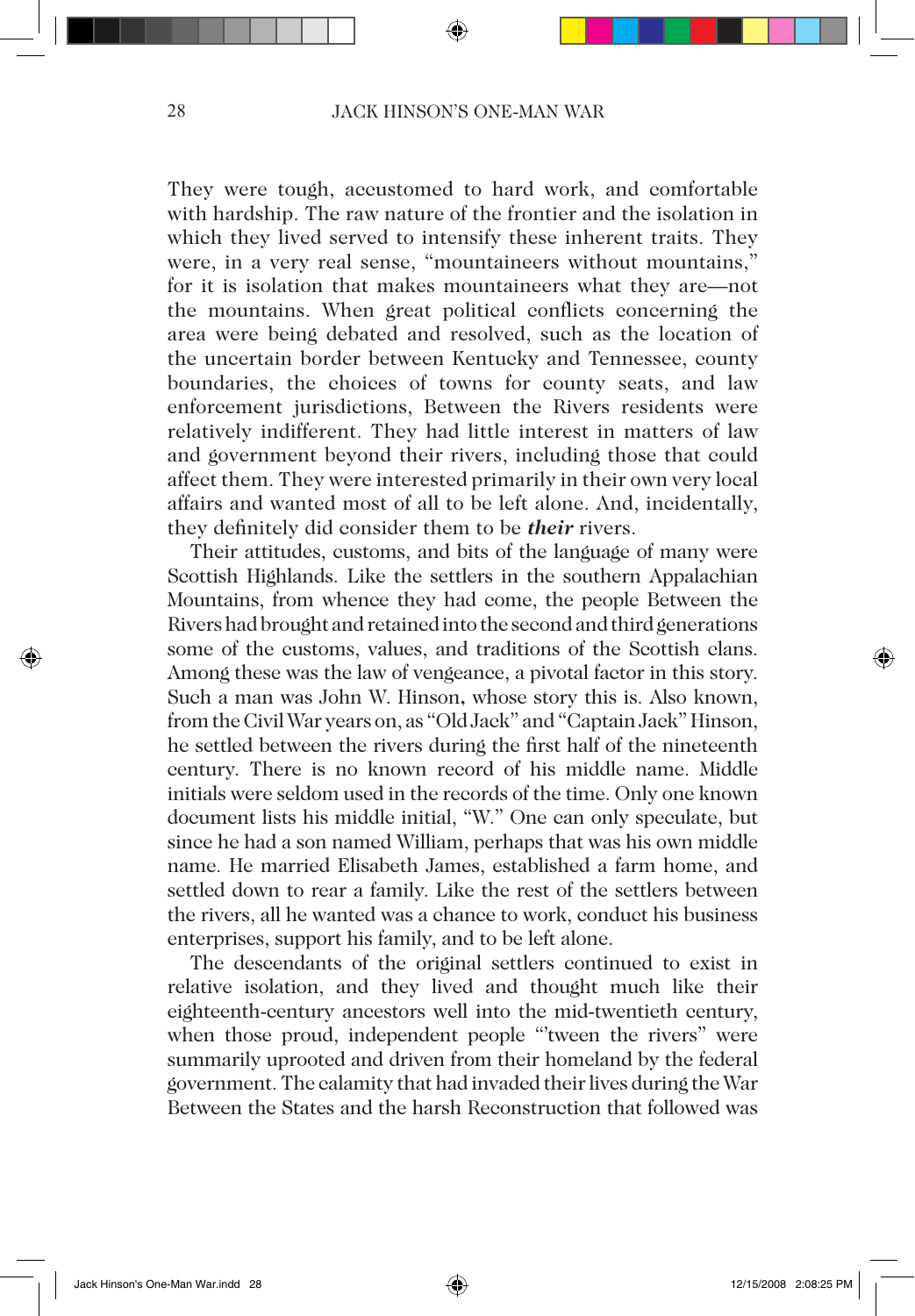capped by the depopulation of the area, the final tragedy that forever ended life as it had been known Between the Rivers. The Highland Clearances in Scotland, which had forced Scottish ancestors of Between the Rivers citizens to leave their highland homes and lands to come to the New World in the late eighteenth and early nineteenth centuries, would be repeated for their descendants of the third and fourth generations in the mid-twentieth century.<sup>1</sup>

#### **The Economy**

From the beginning, the economy between the rivers was basically one of subsistence farming, augmented by hunting, fishing, and barter. Except for staples, such as sugar and salt, virtually everything consumed on the farm was produced on the farm. Even these items could sometimes be produced locally. Salt of a sort could be had from natural "salt licks," and a form of sugar could be rendered from sorghum cane or honey. Wild honey was abundant, and hives for captured swarms could readily be made from hollow sections of the logs of black gum. Such hives were called "bee gums." Cash crops were cotton and tobacco. Corn could also be sold although most was produced for feeding stock and for grinding into corn meal. Some of the corn was used for making whiskey, a skill the settlers brought with them from the North of Britain, and they took great pride in the quality of their product. Most settlers made whiskey only for home use, but any surplus could be sold or bartered. As commercial contact increased with the markets beyond their rivers, the people produced whiskey in increasing amounts for export and sale. By the turn of the twentieth century, the land between the rivers had become an exporter of whiskey, with Golden Pond in Trigg County, Kentucky, as the industry's center. The best whiskey was made between the rivers; the best of the best came from or through Golden Pond.

In the early decades of the nineteenth century, cotton was a major cash crop for the area, but it quickly depleted the soil. When fields were depleted, farmers either cleared and planted new ground or turned to other cash crops. Less and less cotton was planted for sale. Still, most farms had at least a small cotton patch for home use (spinning, weaving, and quilting). Hemp and flax were also grown for the fibers used in spinning yarn and weaving linen and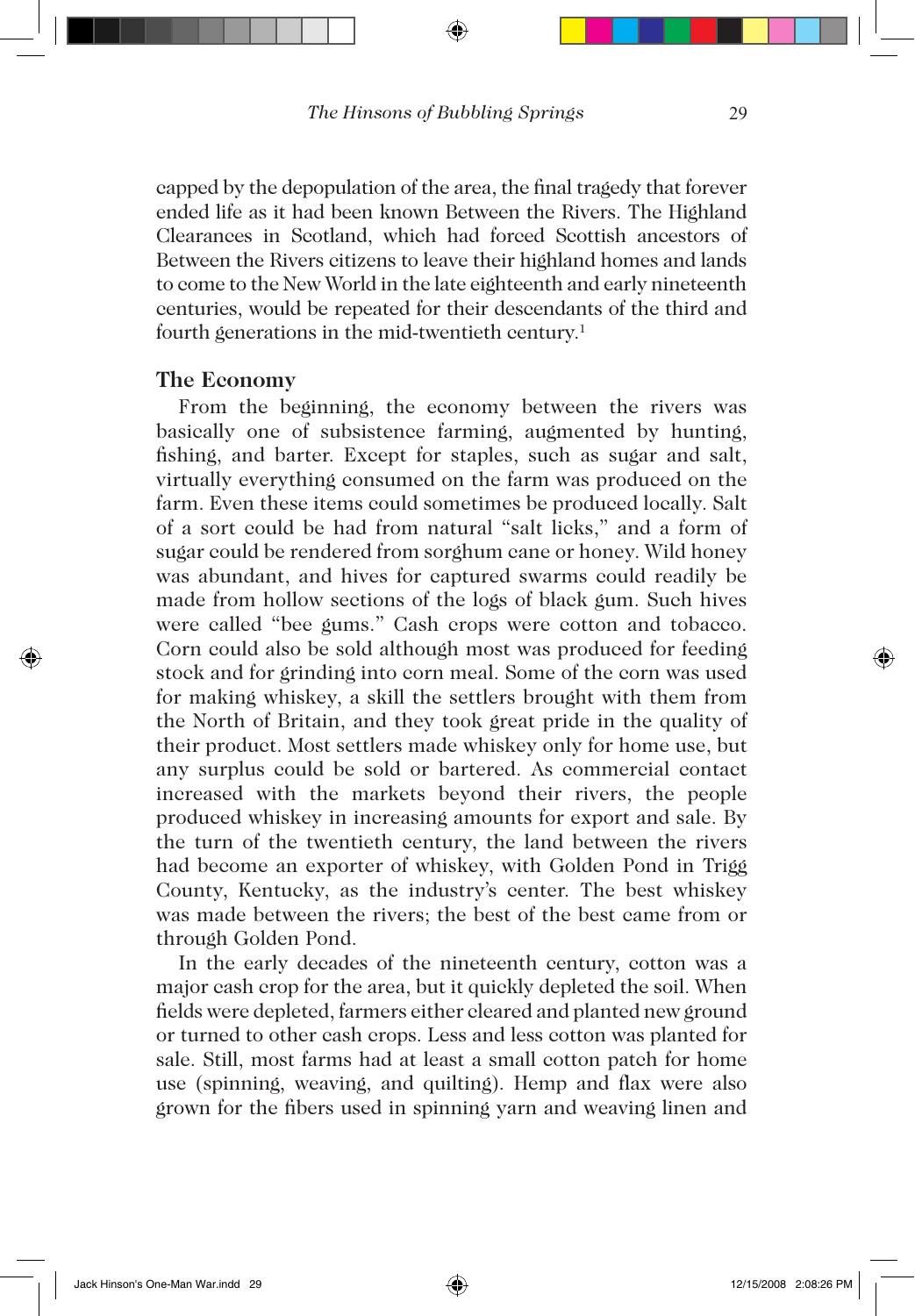course cloth. Most homes had a loom for weaving and two spinning wheels, a large one for spinning cotton and wool and a smaller one, usually called a flax wheel, for spinning the flax and hemp fibers. Hemp fibers were also used in making rope, a valuable substitute between the rivers for metal chain, which, even when available, was expensive. When cash was in short supply, as it usually was, surplus home products were used for bartering.

Saw mills and gristmills operated throughout the area, with each serving the area immediately around it. As the people Between the Rivers slowly came under the regulation of county governments, mill permits were issued and prices were regulated by the county courts. Inns, where they existed, were likewise regulated by the county courts, including establishment of prices. The people resented all such governmental intrusion into their lives and evaded it when they could. The only heavy industry in the area was the iron industry, utilizing the high-quality native ore. Old stone smelting furnaces, in various states of ruin, still dot the area, bearing silent witness to the once-thriving industry, which reached its peak in the 1850s, but continued through, and after, the War Between the States. On, and in, the ground surrounding the iron furnaces pieces of "blue rock," a glassy biproduct of the iron smelting process, can still be found. Cpl. Eugene Marshall of the occupying Fifth Iowa Cavalry was fascinated with these blue rocks: "The road, and ground, [are] covered with a curious cinder from the iron works. It has every appearance of glass, and [is] a beautiful blue color, many pieces being finely veined and variegated."2

The furnaces operated throughout the region between the rivers, both in Kentucky and in Tennessee; however, the majority of the area's furnaces were in Stewart County, Tennessee**,** where they were concentrated in the Dover area, with most of them on the Cumberland River side of the dividing ridge. During the years from 1815 to 1860, of the three iron-producing counties with portions between the rivers, there were eighteen furnaces operating at various times in Stewart County, Tennessee, compared with only two each in Lyon and Trigg Counties on the Kentucky side of the border.3 Investors in the iron industry between the rivers were attracted to the deposits of high-quality ore, both brown hematite and limonite, and the limestone, which was used as a flux in the smelting process. In addition, the ore deposits tended to be easily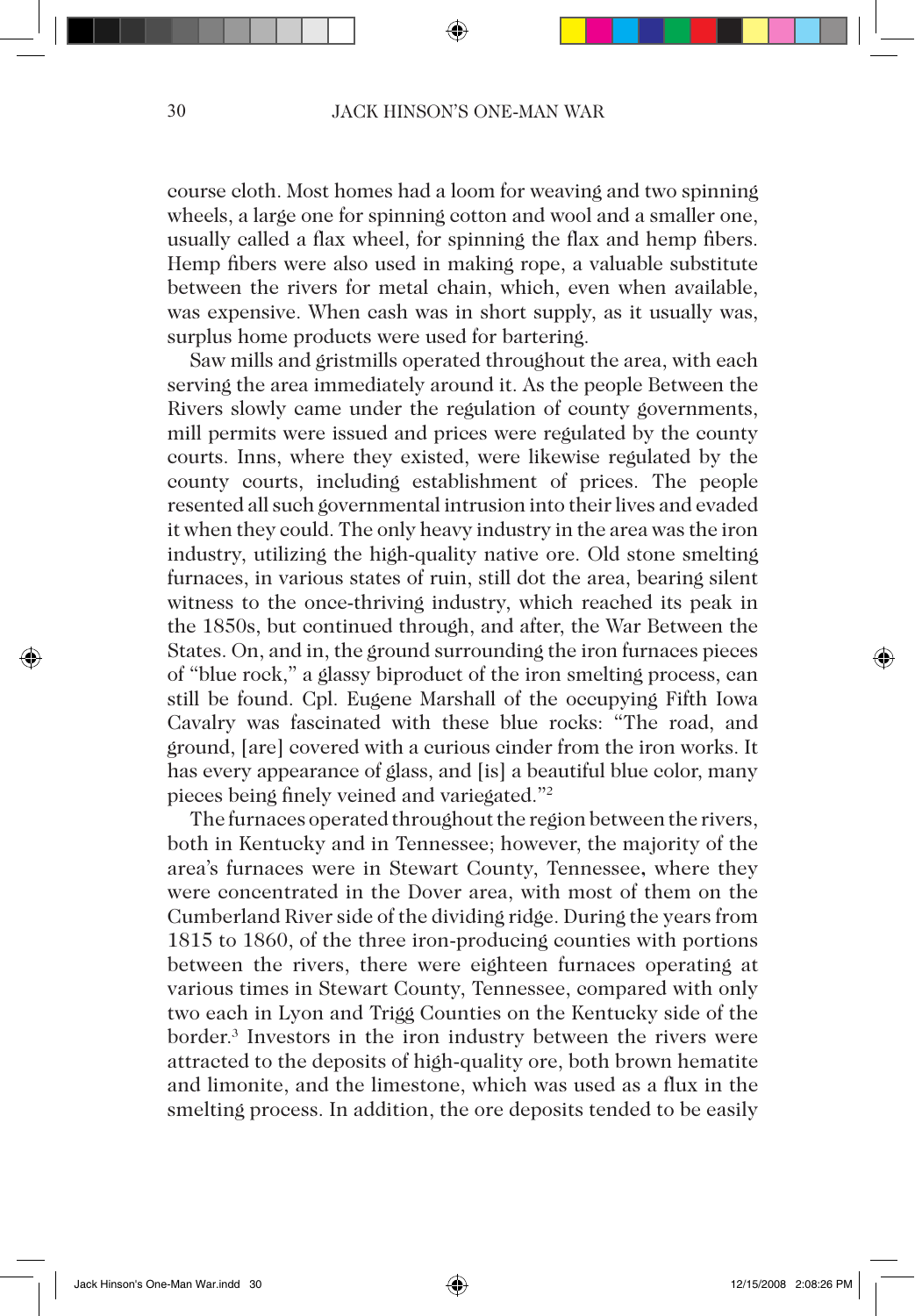accessed, frequently located just below the surface or exposed in bluffs. The limestone was never far beneath the surface, and much of it was likewise exposed in river bluffs and stream banks. The availability of seemingly inexhaustible supplies of hardwood trees for making charcoal and the great rivers for transportation completed the assets necessary to the industry. In addition to all this, adjacent rich farmland provided ample food for the hard-working crews, many of which were made up of immigrants brought in for that purpose or locally owned slaves. The iron industry, with its furnaces, mills, and cleared "coaling fields," would play a significant role in the coming war, and in the Hinson family's role in it.

"Between the Rivers" was both a geographical entity and a sociological refugium, with their way of life held tenaciously in times past. Because of the isolation between the rivers, it was an area in every way behind the times. In there, by comparison with the surrounding area and its cosmopolitan centers of Paducah, Kentucky, and Clarksville, Tennessee, it was still yesterday. There were no bridges. Except for the boats that came and went and a few ferries, the people were isolated, and few traveled beyond their river boundaries. Like most of the surrounding region, many of the original inhabitants had come in the late eighteenth century to settle on land grants awarded for service in the Revolutionary War. Unlike the surrounding region, however, things "tween the rivers" hadn't changed much, nearly a century later. And that was not an altogether bad thing.

### **The Hinson Family**

John W. "Jack" Hinson was born in North Carolina in July 1807 and, as a young man, came with his family to Tennessee about 1830. Birth state determinations in Tennessee can be difficult due to the fact that Tennessee was western North Carolina prior to June 1796. In Jack's case, however, his post-1796 birth date establishes his birth state as North Carolina. The year of his birth in some census records can appear to be 1808, depending on the month in which the census was taken.

Like most Hinsons, he was not a tall man. He was about five feet, five inches tall, lean and strong, with unusually long and muscular arms. One local lady, who lived to be 102, vividly remembered descriptions of his long, muscular arms. When asked what he looked like, she replied, "He looked like Popeye."4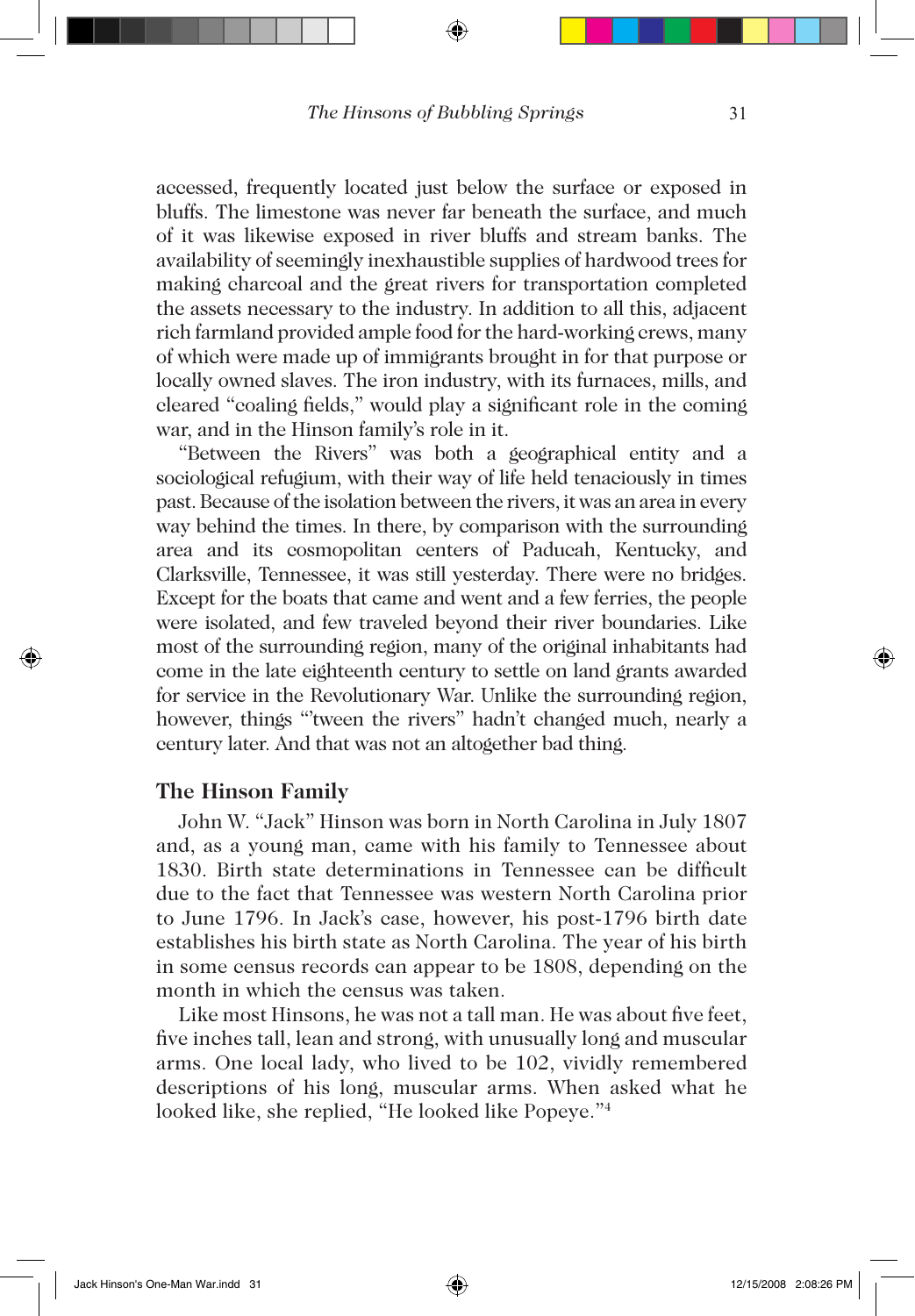He was serious and strong-willed. His posture was erect, and his gaze steady. His manners were courtly and genteel for that raw frontier, and his strength of character was apparent. He was a quiet man who spoke sparingly; yet in his manner and countenance there was a suggestion that his relatively small size concealed a combination of great strength and cool courage, if not outright menace. Confederate major Charles W. Anderson, wartime adjutant general to Gen. Nathan Bedford Forrest, knew Jack Hinson and served with him on at least three occasions during the war. He has given us the only known surviving, complete physical description of Jack Hinson. Major Anderson described Hinson's "clear, gray eyes, compressed lips, and massive jaws" and offered his opinion that Hinson's natural appearance "clearly indicated that under no circumstances was he a man to be trifled with, or aroused**.**" His eyes were narrow, above high cheekbones, almost suggesting the oriental, but inclining slightly upward toward the center of his forehead. Known in the family as "Hinson eyes," they are a strong genetic characteristic, which continues to appear in his descendants today.5



*Jack Hinson before the war.* (Painting by Joe McCormick)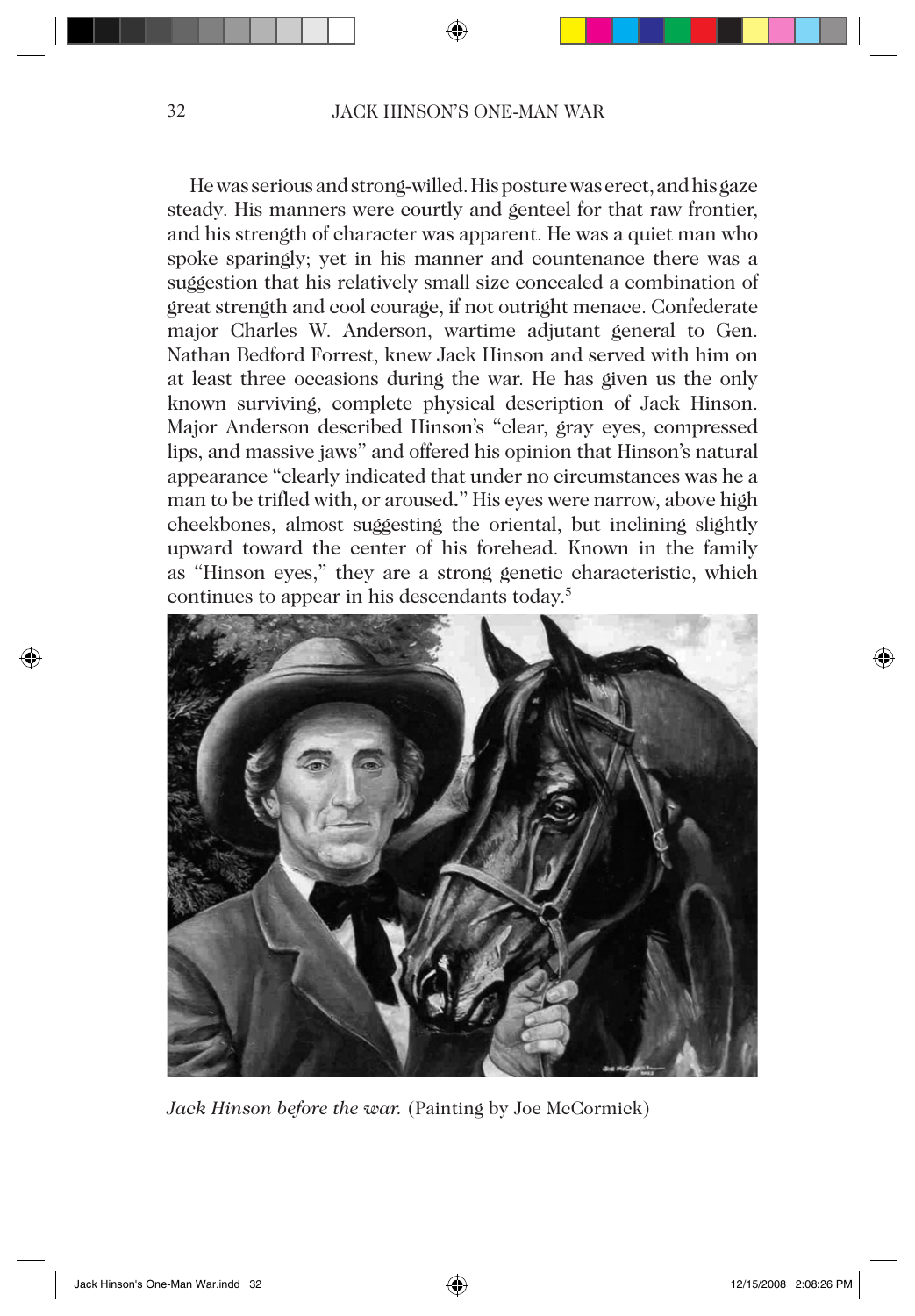Within this quiet, courteous man there lay a depth of character and great inner strength—like a coiled spring of tempered steel, ready at all times for instantaneous action. In a metaphor often used in the rural South to describe such a man, he was "small, but wound up tight." Never boastful, nor even conspicuous, but demonstrably without fear, he was, as Major Anderson put it, indeed a man not to be trifled with or aroused. The same thing, incidentally, could be said of his sons, grandsons, and great-grandsons. These traits seem to have been strong hereditary dominants and carried with them the potential for tragedy.

John Hinson, who came to be called "Jack," first appears as head of a household in the 1840 census in Stewart County, Tennessee. Its county seat was the little village of Dover, on the banks of the Cumberland River. Stewart County, formerly a part of Montgomery County, was named for Duncan Stewart, who in 1793 had come from Scotland by way of North Carolina as one of the first settlers. He had been instrumental in the establishment of Stewart as a separate county in 1803 and was, justifiably, looked upon as the



*Thomas Hinson, Jack's brother, and wife Eliza (Stanfill),* circa 1860.

father of the county.

The identification of Jack Hinson's father is uncertain, but the evidence points strongly to Jacob Hinson of Little Richland Creek in Humphreys County, also born in North Carolina. Humphreys County was the county immediately south of Stewart, and many Hinsons lived in the border area where Stewart, Humphreys, Montgomery, and Dickson Counties met. Jack had a younger brother, Thomas, who lived in the Ellis Mills community, southeast of Dover. Assuming that Jacob was his father, Jack had two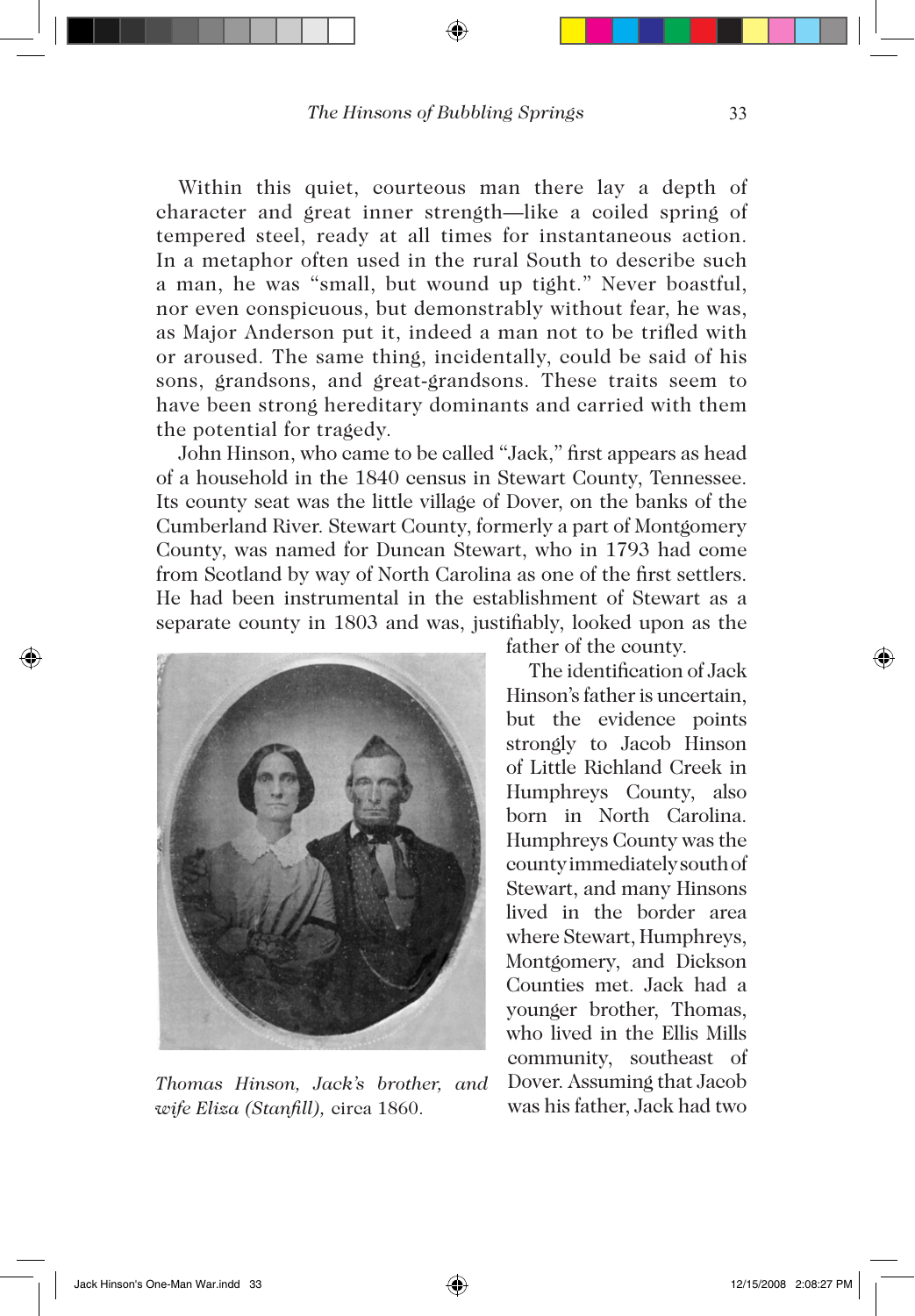other, younger, brothers and a younger sister, whose names are unknown.<sup>6</sup>

Jack's wife, Elisabeth James Hinson was born in 1817. Although her name in later records is spelled with a "z," in the earliest records it is spelled with the British "s," and this spelling will be used here exclusively. Elisabeth was the daughter of John James (1791-1852) and Agnes James (1800-1851), both of whom are buried in the old cemetery in Dover. Wives and children were not named in the 1840 census but were only numbered in categories according to age. Thus, in the 1840 census, she appears only as "female, 20-30." Elisabeth first appears, by name, in the 1850 census, as Jack's wife, with her birth state listed as North Carolina; however, later records consistently state her place of birth as Tennessee. Judging from the age of their oldest child, she and Jack were married about 1835, although the records have not been found.

Jack Hinson today would be called an achiever. He was serious, goal-oriented, and a hard worker. A man of means, he was not only a prosperous farmer, but also bought and sold farm land, timber land, and other properties in the area, sometimes alone and sometimes in partnership with others. His holdings at times included not just rural properties, but also building lots in Dover, and his business dealings were not confined to Stewart County. He bought and sold land and other things across the Tennessee River in Henry County, where he also had relatives. In the 1840 census, he was recorded as owning ten slaves, a number fairly typical of a substantial landowner in that area but fewer than the one hundred or more found on the great plantations of the very rich. In 1840, Jack was thirty-three and Elisabeth was twentythree; their first-born child, Robert A., was three, and their baby, George, was one.

Jack's holdings became even greater when, in 1847, he acquired four hundred acres on the upper waters of Lick Creek, by a Tennessee land grant. This grant was the beginning of what would become the Hinsons' permanent home, three miles southwest of Dover, which they called "Bubbling Springs." That farm would be enlarged until it eventually included more than 1,200 acres, operated with a growing number of slaves.7

By October 1850, Jack and Elisabeth were established at Bubbling Springs and had four more children: William, age eight;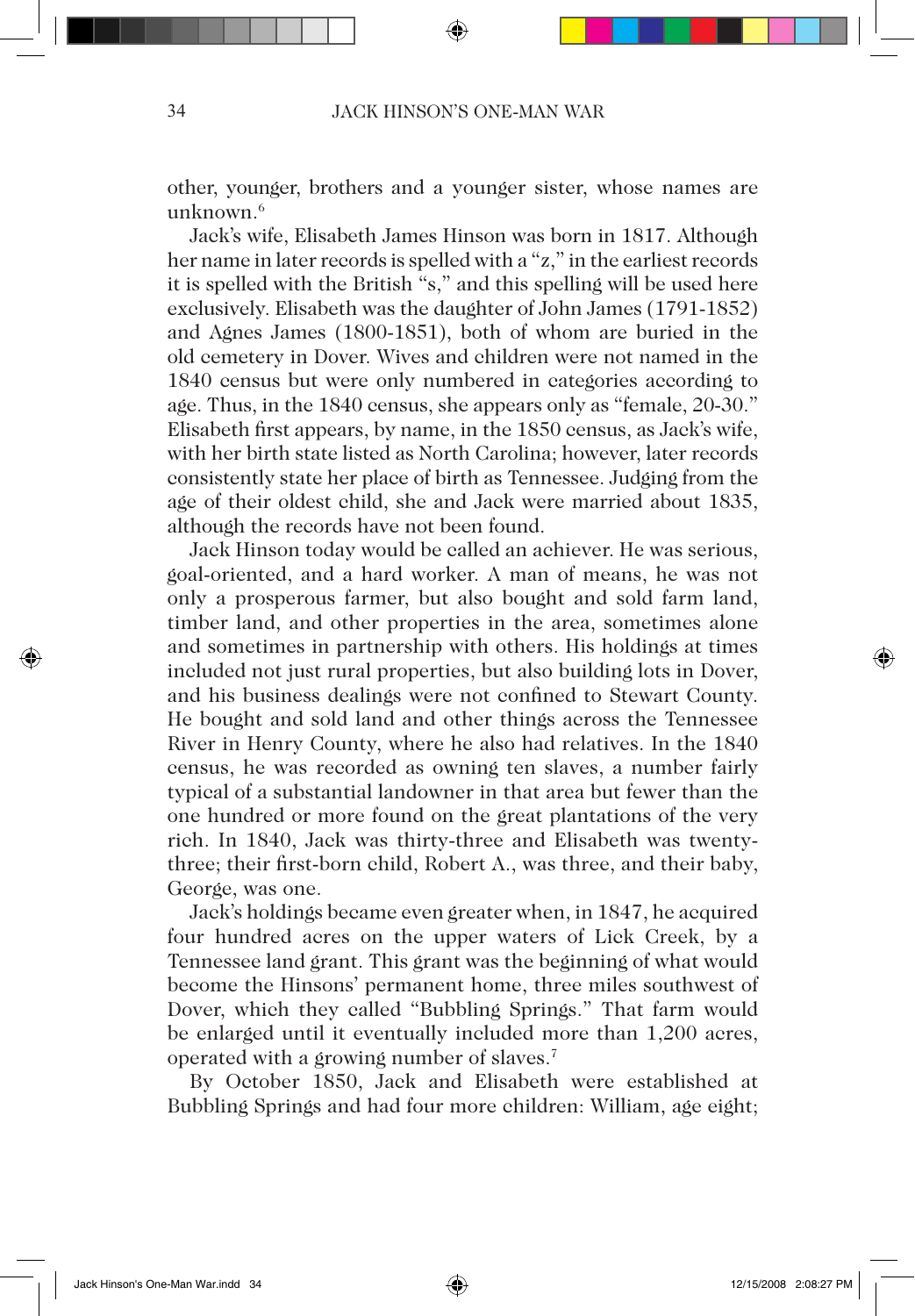John, age six; Albert F., age four; and Joseph S., age two. Elisabeth had borne at least six sons in fifteen years. There is no way of knowing how many other children may have been born and died in the ten-year periods between censuses. She could have had fifteen babies during those fifteen years. The family Bible, letters, photographs, and other such family records that might have recorded the number have not survived, apparently having been destroyed when Union soldiers burned the house during the war.

In 1853, Jack was issued a tavern-keeper's license. At that time, such licenses were issued to those who had homes large enough to have extra bedrooms and the capacity to serve meals to overnight guests. Such large homes had to be located on or near the existing roads on the stagecoach routes, for there were few hotels in that time, and travelers depended on such places to stay overnight while traveling. Of course, by the unwritten protocols of the rural South, all farm families were expected to take in individual travelers overnight and feed them but not in the numbers of stagecoach loads of passengers.<sup>8</sup>

Jack also found time to build the first toll road in Stewart County, the road passing, of course, through his own land, and he kept a trusted slave at either end to collect the tolls.<sup>9</sup>

By 1860, John and Elisabeth, still at Bubbling Springs, had eight of their ten children at home; the two oldest sons, Robert, twentyfive, and George, twenty, had moved out to make homes of their own. The Hinson sons at home in 1860 were William, eighteen; John, fifteen; Albert F., fourteen; Joseph S., twelve; Charles S., ten; and Thomas W., eight. And, after having borne at least eight sons, Elisabeth had been blessed with two little girls: Mary, three, and (Sarah) Margaret, two. Also living with them in the home was Amanda Nelson, twenty-four. She was probably a live-in teacher for the children, sometimes the only means of formal education for the children of prosperous farm families.

Bubbling Springs, the Hinson home place, sat in a beautiful grassy valley between gently rolling hills, three miles southwest of Dover. The home was one-half mile south of the Dover road that connected Dover, on the Cumberland River, with Paris Landing, on the Tennessee River. That road roughly followed the general line of what is today U.S. Highway 79. What was then the Hinsons' lane to the Dover road is now called Keel Hollow Road.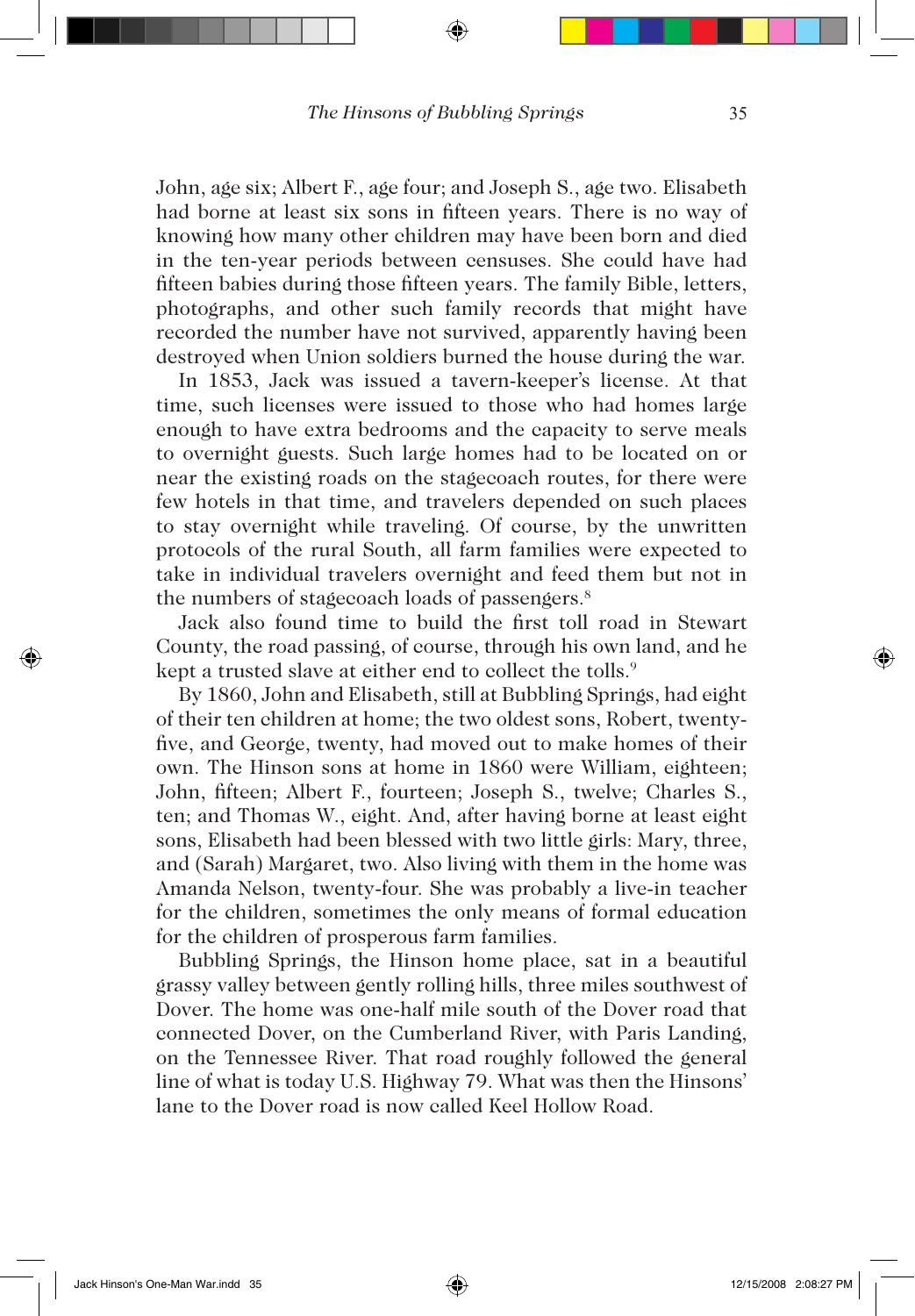The Hinson home was characteristic of the homes of prosperous men of that time and place. There was ample room for the large Hinson family and extra room for houseguests and stagecoach travelers. In the front was a nicely furnished parlor used only for entertaining guests and for special family occasions such as Christmas. Guests were a frequent and welcome addition to the family, and visits from relatives and friends were pleasant times, much more important than they are today. There was always room and food for visitors at Bubbling Springs. A large, separate, back kitchen spared the rest of the house the heat of cooking in summer, and in winter, it was a pleasant, warm, good-smelling place to sit. The kitchen was presided over by a slave named Sarah, who also supervised the other house servants. In the peculiar protocols of the old South, a matter largely incomprehensible in the North today, Sarah, although a slave, enjoyed in many ways the status of an elder member of the family and mentor of the children. Although she addressed the children with courtesy ("Mr. Thomas," "Miss Mary," etc.), she spoke with unquestioned authority. The children dared not treat her with disrespect or misbehave in her presence. And, in that kitchen, she was virtually sovereign.

Free-flowing springs, bubbling out of the ground behind the great house, provided a constant supply of cold drinking water. Flowing through the springhouse, they also provided a means of



*Bubbling Springs today.*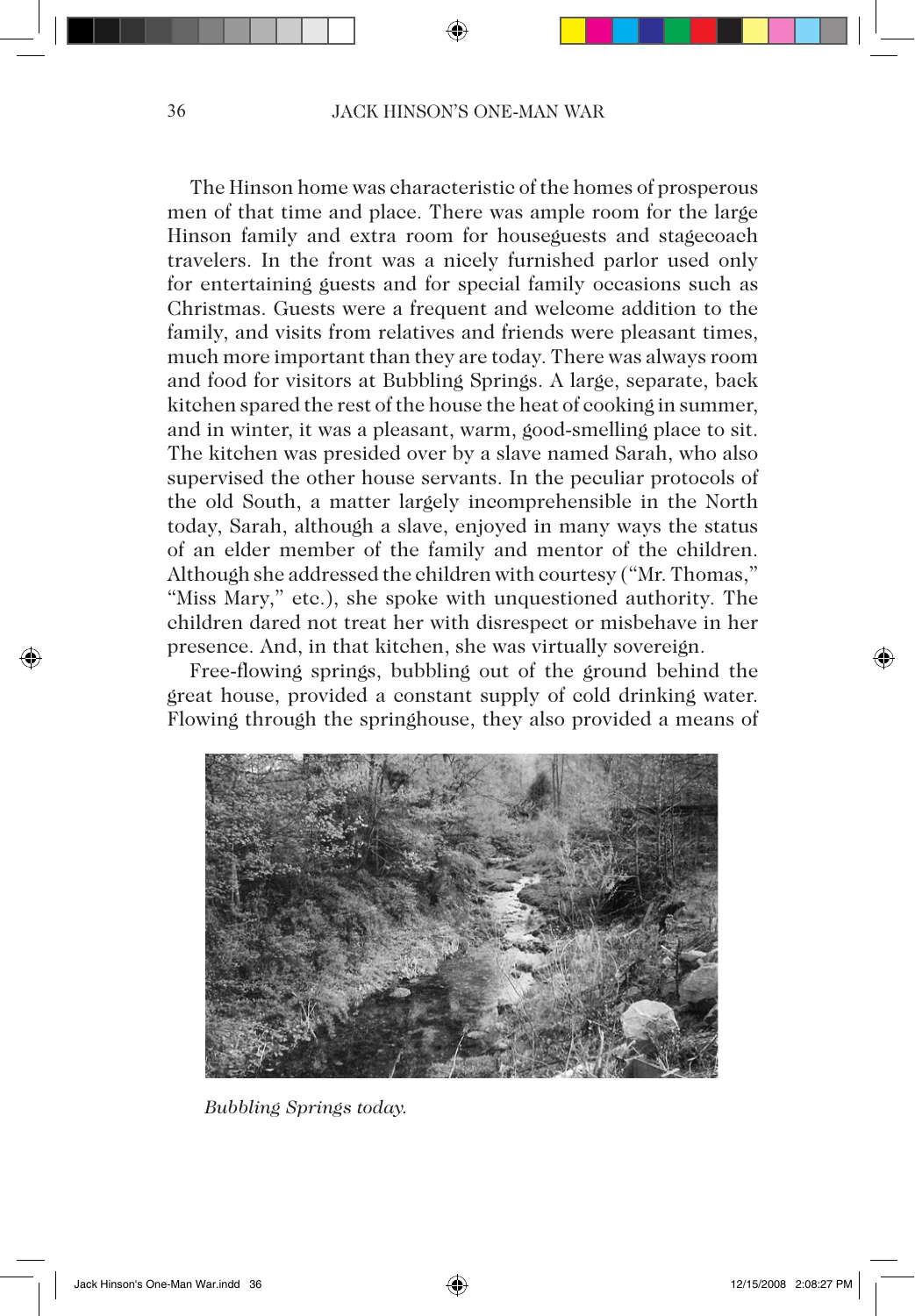keeping milk, cream, butter, and other perishables cool, and gave the farm its name. The springs were also a major tributary to Hinson Creek, which flowed through the valley, providing water for stock and holes for swimming and fishing. The house sat in a grove of maple trees and faced northward, toward the Dover Road. Clear, cool Hinson Creek ran through the meadow along the west side of the lane, flowing northward.

The Hinson farm was typical of its time and place, except that it was larger than most, and by no means could all the farmers in the area afford to own slaves. Such large farms produced corn, wheat, tobacco, hogs, cattle, plus oxen, mules, and horses for draft and riding stock. Although by 1860 cotton was no longer a significant cash crop in Stewart County, there was usually a patch of cotton for home use. Flax and hemp were also grown to provide fibers for weaving, and hemp fibers were used for rope, made on the place. Sheep were kept for wool and meat, in addition to the usual chickens, guinea fowl, geese, ducks, and turkeys kept for eggs, food, and for mattress and pillow down. Hogs were the primary source of meat. A large "kitchen garden" provided vegetables for family, hired hands, and slaves. Apples, peaches, pears, and plums grew in abundance in an orchard while wild plums, peaches, crabapples, and muscadines grew naturally in the woods. Grapevines on overhead arbors supplied fresh fruit, preserves, and wine. They also provided a shady place to sit in the summer, snap or shell beans, shuck sweet corn, or just rest. Beehives, in the edge of the orchard, produced honey and provided pollination for the fruit tree blossoms. Corn and wheat were carried to gristmills to make corn meal and flour. Unlike at the smaller farms in the county, whiskey was not made at Bubbling Springs. The Hinsons could afford to buy it.

Like most such substantial farm homes in the South, Bubbling Springs was essentially a self-contained little community. There were barns for livestock and hay and for curing tobacco; a smokehouse for preserving and storing hams, bacon, and other meat; stables; a woodshed; and other outbuildings. A root cellar kept such "root" foods as potatoes, sweet potatoes, and turnips through the winter weather. It also stored "keeper" apple varieties and the large, hard Kieffer pears, which softened during the cool fall weather. In its blacksmith shop, horseshoes, mule shoes,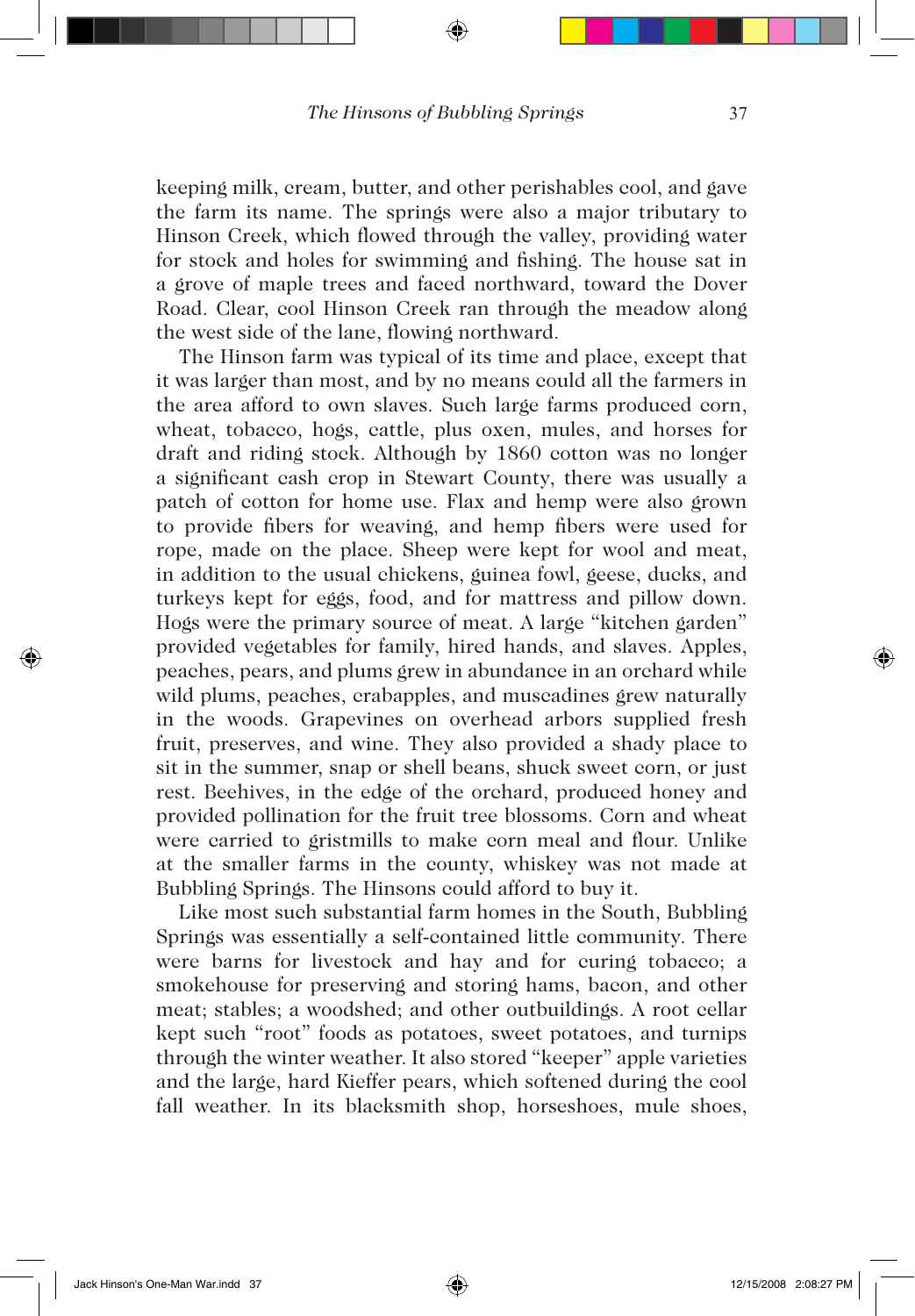hinges, and other hardware were made, and tools were repaired. The blacksmith was either a skilled farm hand or a slave trained to do the work; such a skilled slave took great pride in his work, enjoyed elevated social status, and was worth considerably more, if sold, than a field hand or house servant was.

To the right front of the great house at Bubbling Springs, about three hundred feet to the northeast, there was a row of slave cabins, with their garden plots, chickens, and dogs arranged along a wagon road running eastward off the lane.

The Hinsons were a prominent, respected family. Not merely prosperous, they were also genteel, educated people by the standards of that rough-hewn time and place. They were examples of what Thomas Jefferson called "the natural aristocracy" those who, regardless of ancestry, were gracious, responsible, productive, and given to learning and self-improvement. These admirable Hinson qualities and values were passed down to future generations. Remembering them, one who knew the family well said that the Hinsons were "different—as if they weren't from here." She also stated that the Hinson men treated ladies with deference, stood in their presence, assisted them in being seated, offered an arm when appropriate, and habitually offered refreshments to all visitors. Such attitudes and customs were a natural part of the family heritage.

In 1851, Elisabeth Hinson's mother, Agnes James, died at age fifty-one and was buried in the old Dover cemetery, next to the Christian Church. Five months later, in January 1852, Elisabeth's father, John James, died at age sixty and was buried beside his wife. His son-in-law, Jack Hinson, was appointed executor of Mr. James's estate. On January 4, 1853, the court allowed him the interesting sum of \$3.30 for expenses as executor. Death had begun to arrive in the Hinson family, as it does in every family, but, at that time, they had not yet been visited by tragedy. That kind of magnified pain was still locked in their unknown future.10

Life was good at Bubbling Springs in the middle of the nineteenth century. It was an idyllic place for the Hinson children to grow up, fishing, swimming, hunting, and learning to work. In that pleasant, pastoral setting, Jack and Elisabeth passed happily through middle age and into the years beyond, with fulfillment,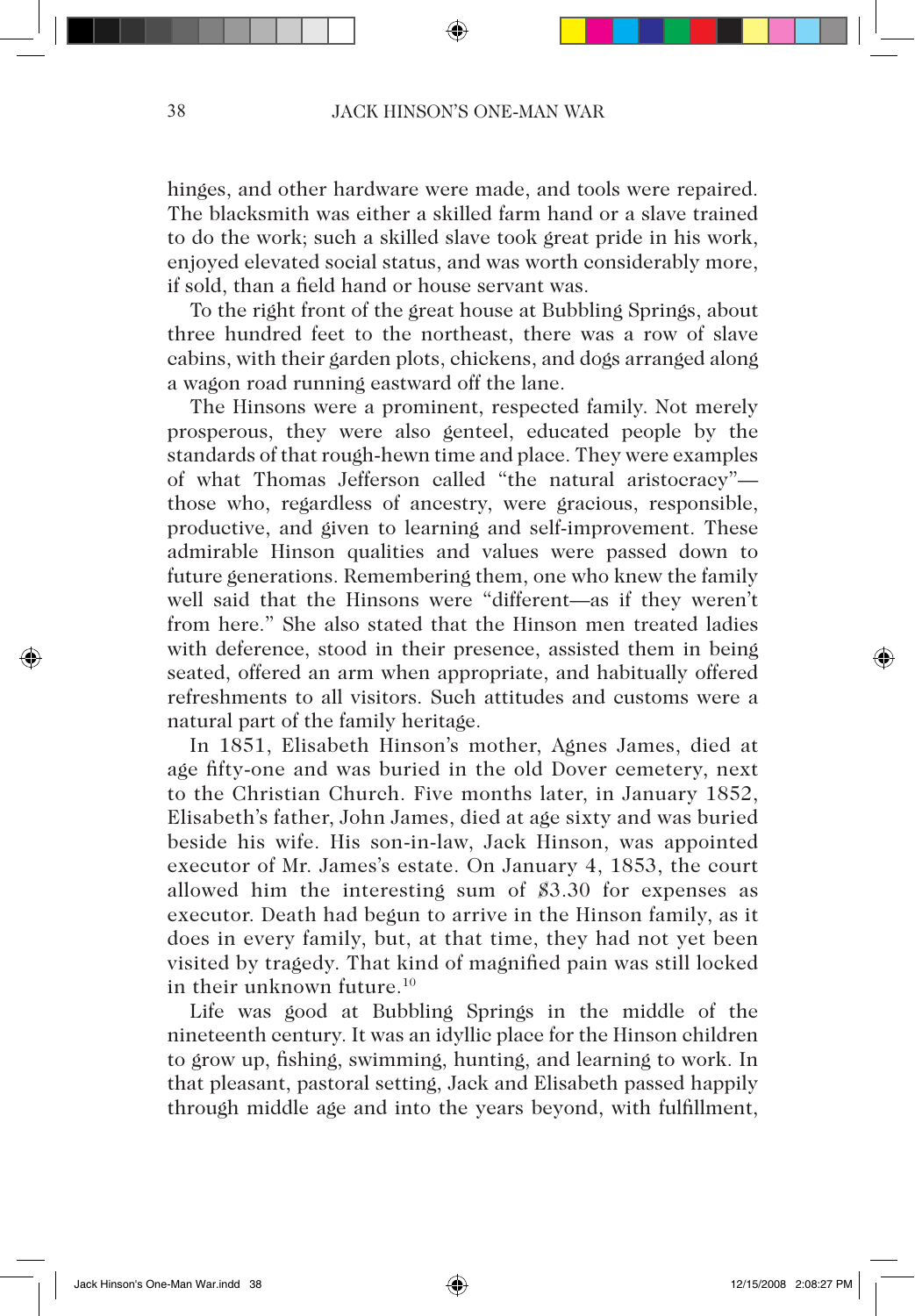prosperity, and peace. The future stretched pleasantly before them, seemingly endless and filled with promise.

Elsewhere, however, beyond their rivers, political conflicts were escalating and the winds of war were blowing. In faraway places, pivotal matters were being debated and acted upon. Henry Clay's Whig Party was dying, and the new Republican Party was rising up to take its place. The sovereignty of the individual states was being debated, and secession was discussed. In the background, slavery was becoming a simmering, volatile issue. There were "peace abolitionists," like William Lloyd Garrison, appealing to reason and conscience. There were also radical abolitionists, like John Brown, arming themselves and their followers and calling for the spilling of Southern white blood.

Between the rivers, most of the people knew little of these events and cared about them even less. They asked only to be left alone, to go on with their lives as they had before, but their isolation could not be sustained for long. War, with its multiplied tragedies, would soon arrive, uninvited and unwelcome, between the rivers. And, when it came, it would end life as the Hinsons of Bubbling Springs had known it. Forever.

# **Regional Conflict Invades the Hinsons' Tranquility**

The tranquil, relatively isolated life of the Hinsons, and of their neighbors between the rivers, would soon end in a tragic, bloody conflict, one they did not want. That conflict would change the lives of all the people between the rivers, and it would cost Jack and Elisabeth Hinson their home, the death of at least seven of their children, and their freedom to live out their twilight years in peace. It would be an internecine war of unprecedented savagery, the bloodiest in all of American history. The peaceful isolation there between the rivers would end, shattered and crushed under the tread of massive, outside forces, and, still worse, neighbor would soon be killing neighbor.

How could such horror invade and end the peace and prosperity the Hinsons enjoyed? By the middle of the nineteenth century compelling issues, largely unknown to those living between the rivers, were severely straining the bonds between the states of the North and those of the South. Divisive issues, principally political and economic, accumulated without resolution. Conflicting values and goals, both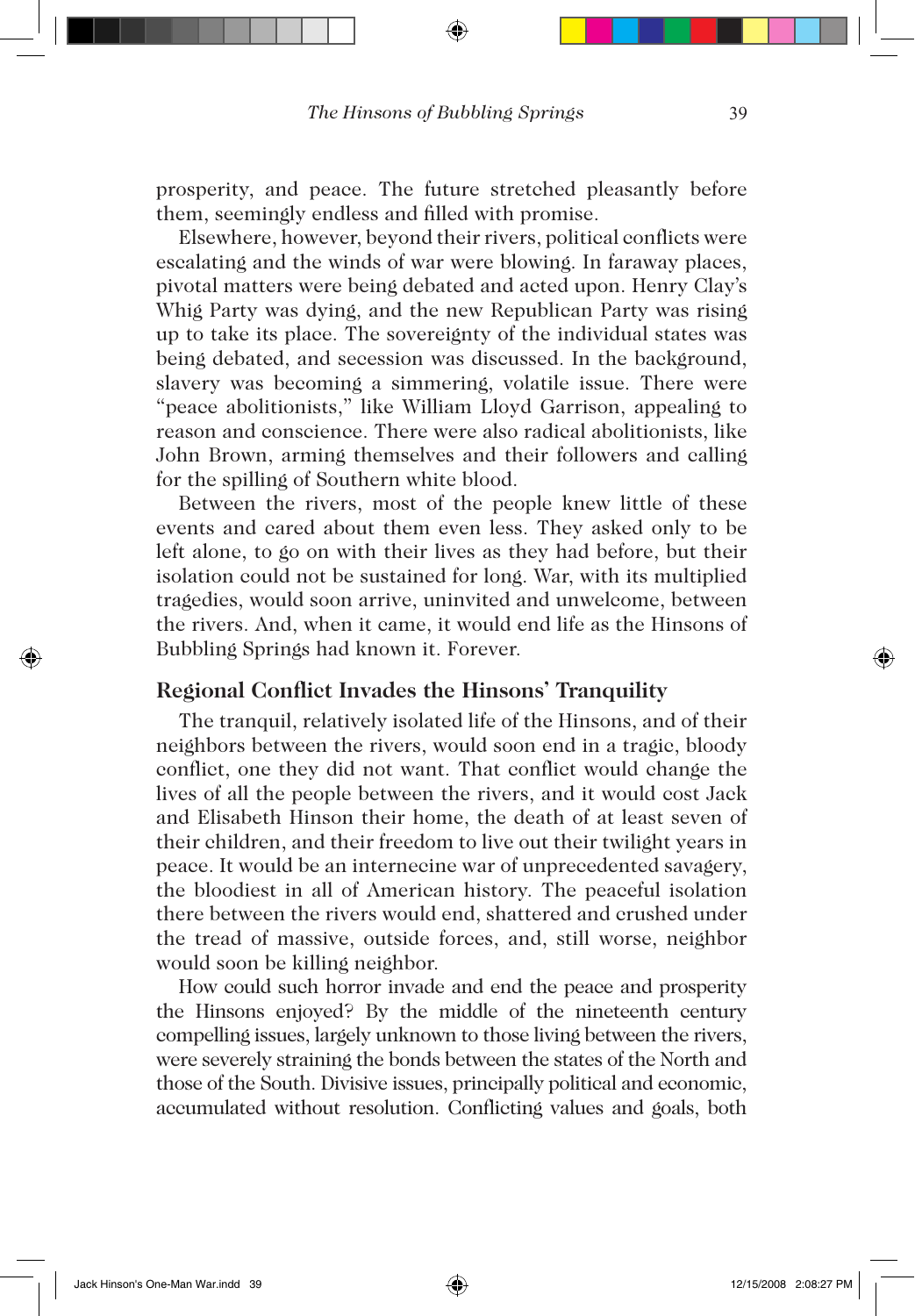economic and cultural, produced growing stresses on the nation's political unity. More and more, the citizens of the North and South saw themselves as two distinct and incompatible regions.

Increasingly, politicians demagogued the issues, newspaper editors and pamphleteers editorialized, exhorted, and fanned the flames of controversy. Preachers, in both the North and South, found scriptural basis for their mutually exclusive pronouncements and gave them passionate voice. Among the politicians, there were a few statesmen, such as John J. Crittenden, who strove mightily to find solutions and maintain the peace. When war did come, his two sons were generals, one Union and one Confederate. At the other end of the spectrum, a few radicals, such as the Kansas incendiary, John Brown, took up the sword, figuratively and literally, and actually sought to bring about the war. In Kansas in 1856, he, four of his sons, and two others murdered five unarmed men and boys considered to be proslavery, hacking them to death with broad swords, in what came to be known as the Pottawatomie Massacre. The majority, as always, pragmatically occupied the middle ground.

### **As the Hinson Family Grew, So Did the Conflict**

Between the rivers, however, most people went on with life, largely unaware of the trouble brewing beyond their borders, or essentially disinterested in them. They, as always, just wanted to be left alone. This was the attitude of Jack Hinson. Although he was better informed than most of the citizens between the rivers, he went on with his life and hoped for a peaceful, political resolution.

While trouble was brewing and blood was being shed elsewhere, the Hinsons lived in tranquil isolation and peaceful prosperity. Jack's family continued to grow and flourish, as did his farm and other business ventures. As the Hinson family steadily grew, so did ominous developments outside their rivers, with darkening political skies, growing thunderclouds, and the swirling, sweeping winds of war.

These two growing phenomena, Jack's family and prosperity and the trouble building beyond their rivers, developed in parallel and, in a sense, in mutual isolation. Yet, in time, the parallels would break the rule and intersect with tragic consequences.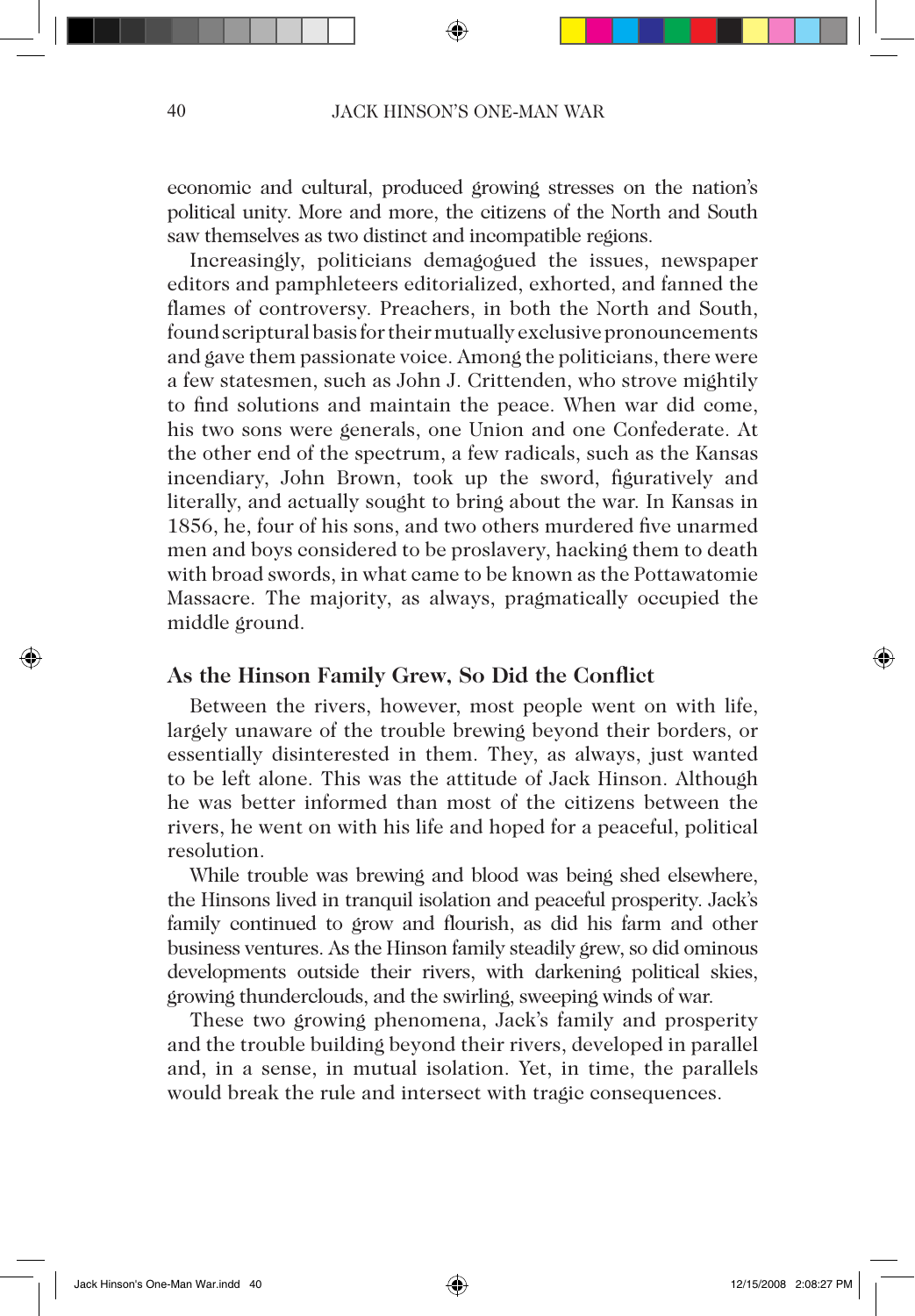### **South . . . More a Matter of Attitude than of Latitude**

Although compelling, hardly anything about the regional conflict in the mid-nineteenth century was simple. For one thing, "North" and "South" were not then, nor are they today, geographic absolutes. "South" was then, and still is, more a matter of attitude than of latitude, more a matter of culture and values than of position on the map. For those seeking a political resolution of North-South conflicts, this was a significant complication.

In 1861, Kentucky was strongly "Southern" and, except for much of the eastern mountains, intensely Confederate. The same was true of Tennessee. There were portions of Missouri and Maryland that were intensely Confederate and identified in every way with the Deep South. The counties in extreme southern Illinois, with its flat, alluvial land, cotton culture, and rivers connecting them with the Gulf, provided many soldiers for the Confederate army. They would probably have seceded had not Cairo, at the confluence of the Ohio and Mississippi Rivers, been quickly occupied by Union forces. At the same time, there were areas of western North Carolina, and of northern Mississippi, Alabama, and Georgia, that leaned toward the Union or, at least, toward neutrality. Even after secession, a faction in one county of Mississippi seceded from the state and organized a fighting company for the Union. Most of the mountainous, western counties of Virginia did secede from Virginia and the Confederacy, with the help of the Lincoln government and Gen. George McClellan's army, and became the Union's new state of West Virginia. No, lines between "North" and "South" were not at all easy to draw in 1861—at least, not on maps.

## **A Clash of Cultures**

Most who considered themselves "Southern," regardless of geographic location, shared a common culture. They might not all have been able to define that culture, but they immediately recognized it, regardless of social class, and they would fight to defend it. That culture was basically agrarian, somewhat feudal, and strongly committed to the values of chivalry, honor, tradition, social graces, consistent (if not always sincere) courtesy, and their strongly held Christian faith. Their commitment to honor, although not always reasonable, was, nevertheless, something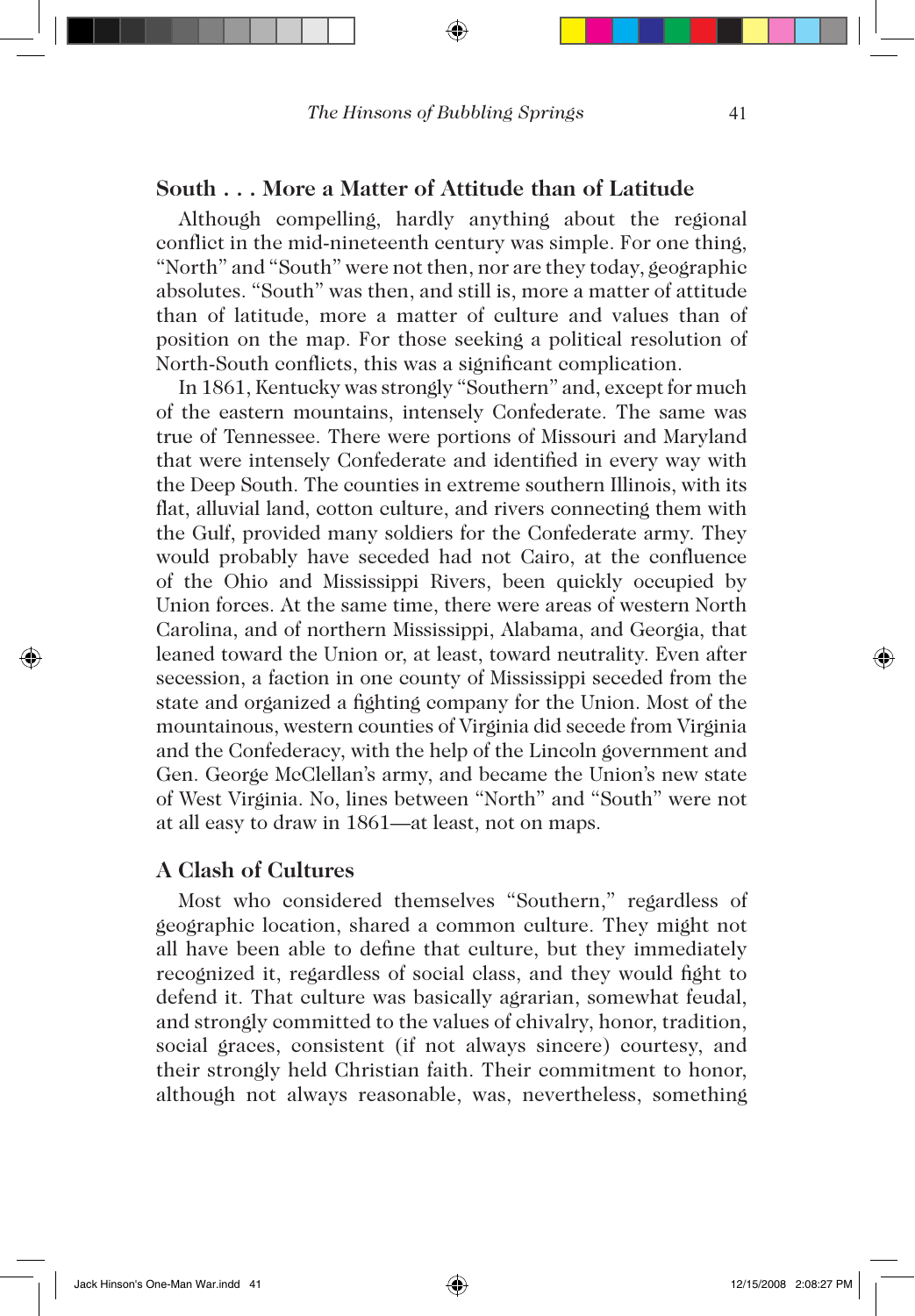for which many were ready to die. Their romantic and cavalier, if somewhat unrealistic, attitudes were sincere; a man without honor, they generally believed, was not fit to live among them.

That distinctive cultural reality bound Southern people together like an adhesive matrix, caused them to see outside intrusion as a threat to their way of life, and made them willing to fight like tigers against whatever threatened it, whether real or perceived. Stephen Vincent Benét, in his epic poem *John Brown's Body,* expressed the complexity of what it was that Southerners were willing to fight for. In the poem, Wingate, an upper-class Southerner on his way to a war to which he was already committed, was still pondering the question: "Why? What is it we are fighting for?"

*He brooded a moment. It wasn't slavery, That stale, red herring of Yankee knavery, Not even states' rights, at least not solely, But something so dim that it must be holy.11*

Because the Union, at the outset, made the first invasive moves, seizing large portions of Kentucky and other border areas of the South, most Southerners saw the issue as defending their homes from invasion. A story is told of one young rebel prisoner who was asked, "Why are you fighting against your country?" The unsophisticated boy, in his ragged, butternut uniform, replied simply and sincerely, "Because you're here."

It is true that many people of the North shared with the South the same Victorian values and attitudes toward matters of honor and chivalry, and yet, as a culture, the differences were significant. Northern culture was more heterogeneous and comparatively multicultural. There was lacking, across the North, a common cultural matrix to bind people in a fundamental similarity. It is oversimplified, but perhaps illustrative, to say that while Southern boys were working in the corn, cotton, and tobacco fields as they always had, or (if sons of the wealthy) were sitting on the veranda, dreaming of glory and writing cavalier poetry, many in the North were desperately trying to learn a new language and find work to feed their wives and children in a strange and ungenerous setting.

In the South, the field hand and the privileged aristocrat, although not mixing much socially, knew one another by name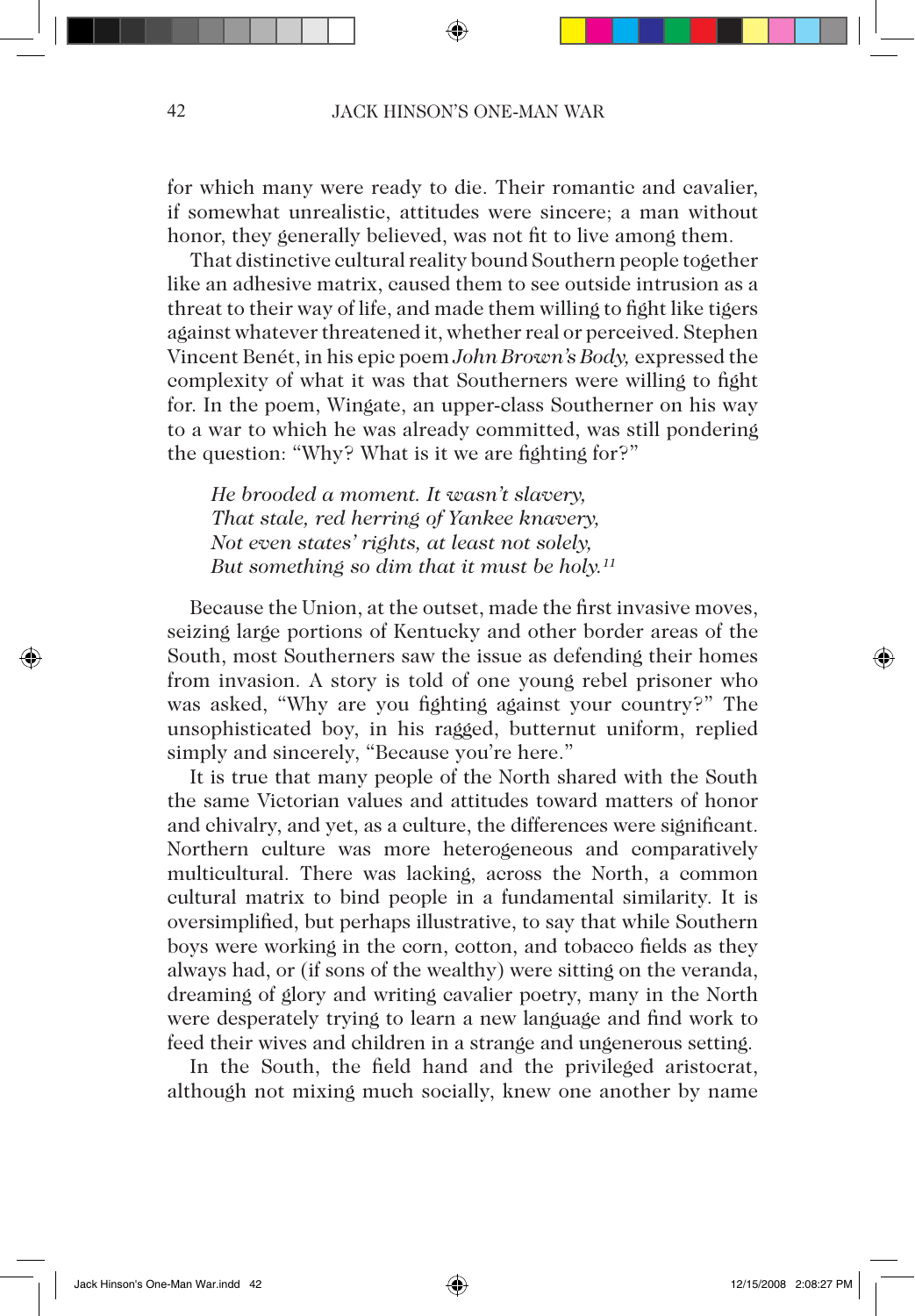and recognized one another as belonging to the same cultural phenomenon. Each recognized the other as part of his world, both were comfortably "at home" in the South, and would not have felt that way anywhere else. In the North, however, the poor farmer or the working immigrant tended to cling to others of his own situation, and often saw the rest of the culture around him as foreign and threatening. Moreover, in the North, the poor and the privileged sensed little or nothing in common. They lived in separate and very different worlds. This diversity and lack of cultural cohesion was illustrated tragically in the New York City Draft Riots of 1863, in which white immigrant laborers viewed the entire black population as a threat to their jobs and the cause of their being forced into the war.

Race relations were likewise very different. In the South, although definitely subjugated, slaves belonging to the better classes, or more affluent, of whites often enjoyed a mutual affection with their owners, who considered them part of the extended family. Children of the master often had, as best friends, slave children of the same age on the farm and grew up playing, hunting, and working with them. Many slave owners, of course, especially those of the lower class, treated their slaves with cruel abuse, but this was not true of the Hinsons. Family tradition plus the fact that his freed slaves called their new community "Hinson Town" indicate that Jack Hinson's treatment of his slaves was kind and protective. In the Northern states, slavery had existed since colonial times but had been largely abolished by 1861. Although very few of them were slaves, blacks in the North were still generally excluded from white society, lived for the most part in alien separation, and were viewed as an inferior, servant class seldom with any sense of belonging, let alone of familial connection.

### **State Sovereignty: The Kentucky Resolutions**

Although the issue of state sovereignty, and particularly the right of individual states to secede from the Union, can be traced to the Constitutional Convention of 1787, the secession crisis of 1860 and 1861 can be traced significantly to the Kentucky Resolutions of 1798 and 1799. These resolutions of the Kentucky legislature, in reaction to the Federalists' Alien and Sedition Acts,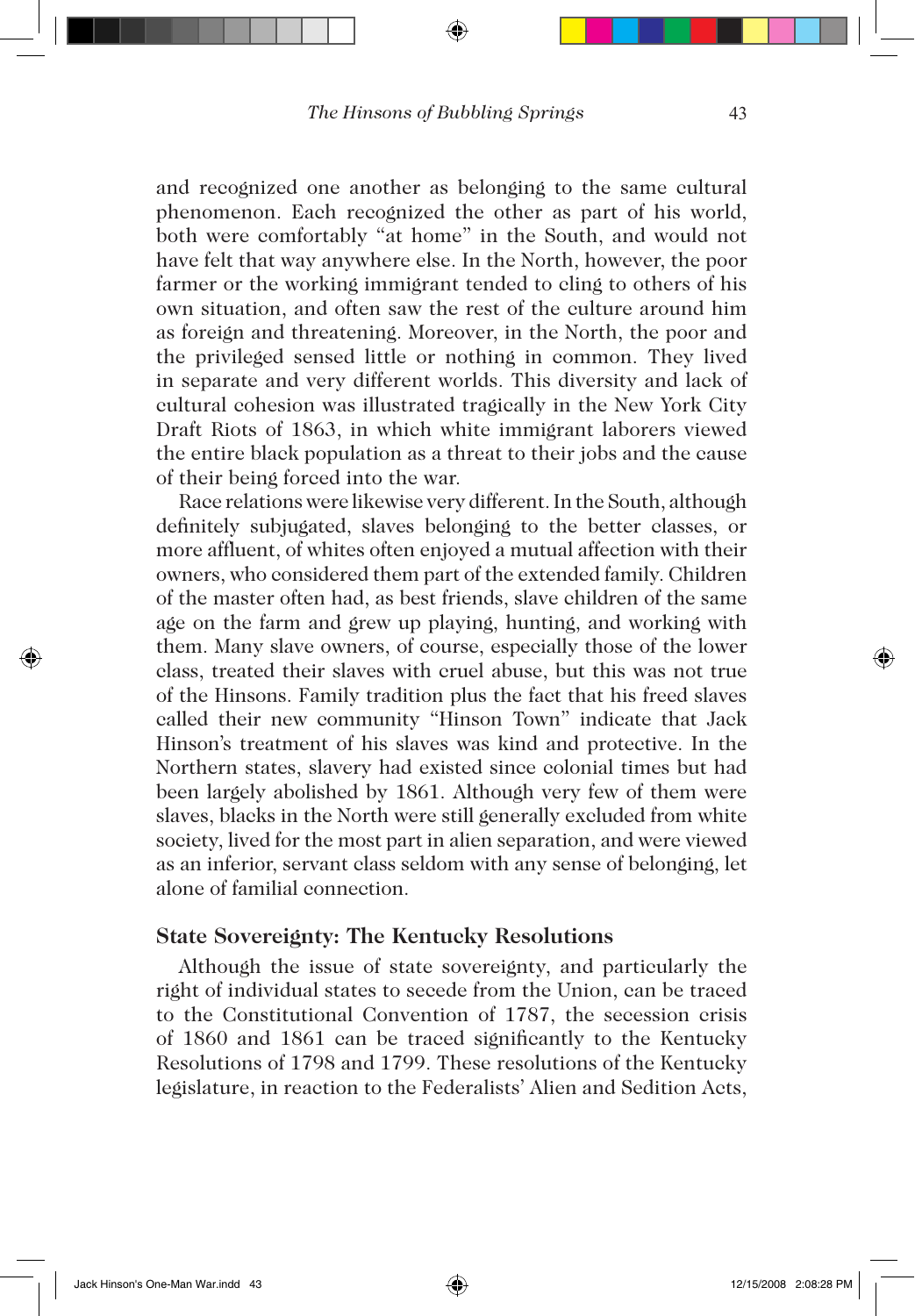were secretly written by Thomas Jefferson, who was at the time Washington's vice president. They declared that individual states could not only secede, but could also nullify any federal law of which they did not approve.

Concentration of financial and industrial power in the North, what the South saw as unfair import taxes, and the vexing question of slavery were certainly issues contributing to regional ill-feeling, but the fundamental issue, still unresolved, was the right of a state to secede. This issue's resolution would be found in four bloody years of war.

When the Kentucky Resolutions were adopted in the late eighteenth century, strengthening the foundation for state sovereignty and secession, Jack Hinson and Elisabeth James were not yet born. Their families were living in North Carolina where most of the people were of Jeffersonian Republican persuasion. Both families would soon be migrating westward, however, into the free "lands reserved for the North Carolina Troops." After the revolution, the North Carolina legislature could not afford to pay its veterans in cash, so many were paid with land grants in the largely unsettled western reaches of the state. This payment accomplished two things: it fulfilled the state's obligation to its veterans of the revolution, and it accelerated the settlement of its wild and sparsely populated western area, soon to become the sixteenth state as Tennessee.<sup>12</sup>

In 1807, when little Jack Hinson was born in North Carolina, Thomas Jefferson was president and his Kentucky Resolutions were still being discussed as the rapid expansion of national borders created many more potential states.

# **Slavery Was Not the Issue**

Jack Hinson and his friend John Bell were perhaps the most politically aware men in Stewart County, and they followed developments carefully. They both realized that if a war should be inevitable, it would be fought to settle the issue of state sovereignty and secession. It never occurred to either of them that such a war would be fought over slavery. Although this was the rallying cry for ardent abolitionists, the war was not entered into for the purpose of ending slavery. In fact, Lincoln, during the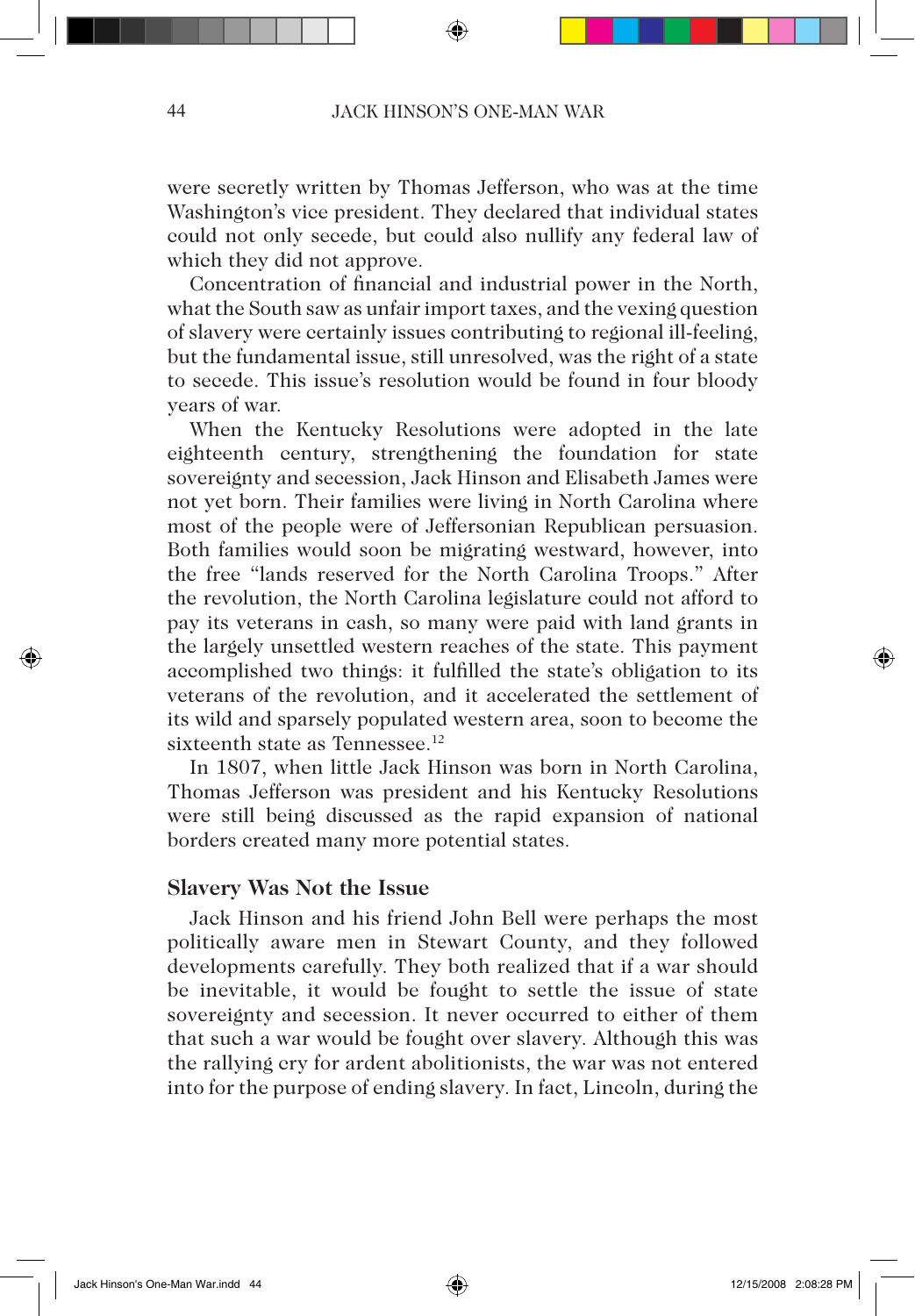campaign before the election of 1860 and in his first inaugural speech, went to great lengths to make it clear that he opposed the abolition of slavery in states where it already existed. Like Thomas Jefferson, Lincoln believed that slavery would soon die a natural death.13

Actually, African slaves were first imported into New England, not the South, and slavery was fairly common in the Northeast in Colonial times and the early years of the Republic. In 1760, slaves constituted approximately ten percent of the population of Philadelphia. Although he became an abolitionist late in life, for most of his life Benjamin Franklin himself kept one or two slaves who traveled with him as personal servants. In 1804, Vice President Aaron Burr was one of many New Yorkers who owned black slaves.<sup>14</sup>

Providence, Rhode Island, had been the very center of slave importation, dominating the trade from the latter eighteenth century until such importation was ended by Congress in 1808. An illustration of this fact is the life of a slave named Venture Smith. As an African boy, he was captured by other Africans in his coastal homeland and sold into slavery. The African slavers sold him to a white New England slaver who took him to America. Venture grew up in America as a slave. He was abused, sold three times, married, and eventually bought freedom for himself, his wife, and several others. As a free man, he engaged in businesses, bought and sold other black slaves, and left a journal of his long and eventful life. This remarkable man was never in all his life south of Long Island, New York.<sup>15</sup>

Two years into the war, for political reasons, slavery was made the emotional rallying cry in the North. However, despite revisionist contentions to the contrary and the stirring, noble lyrics of the "Battle Hymn of the Republic," the war was not fought primarily over slavery, not in its beginnings or even in its final days. The issue was never that simple. During the war, slavery was legal and common in the nation's capital. As far into the war as 1863, in spite of the Compromise of 1850, which forbade it, a weekly slave auction was conducted one block from the White House in a sale lot behind the Decatur Hotel. Even after the Emancipation Proclamation was signed, slavery legally continued in Washington City (the District of Columbia), for the proclamation applied only to states that had seceded.16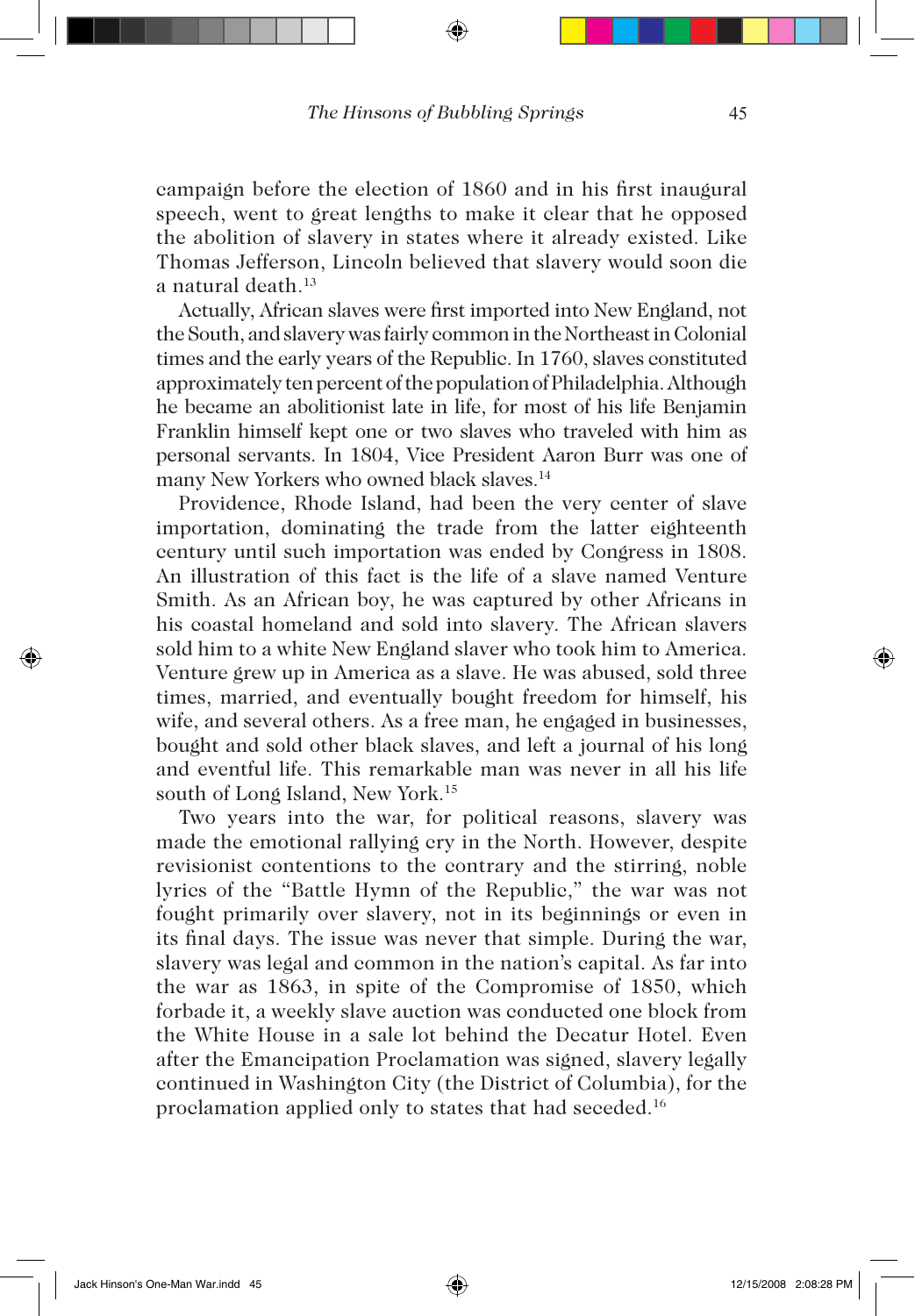### **And There Were Many Black Slave Owners/Dealers**

Also complicating the picture was the fact that there were many blacks who owned, bought, and sold slaves. In New Orleans in 1830, there were 10,689 free blacks, and more than 3,000 of them, nearly one third, owned, bought, rented, and sold black slaves. In 1840 in the city of Charleston, South Carolina, there were 402 black slave owners, with 2,357 black slaves. It appears that these black slave owners were neither more nor less benevolent than the white ones, but were "by and large . . . just darker versions of their white counterparts."17

### **Secession in the North?**

In 1860, secession was neither a new nor a bizarre idea. The right to withdraw from the Union had been assumed by the delegates to the Constitutional Convention in Philadelphia in 1787, and they jealously guarded the sovereignty of their individual states. In its vague and pliable form, and with the added safeguard of the Tenth Amendment, the Constitution had long been assumed by many political leaders to allow for secession. Had the delegates from the thirteen founding states not been convinced of this right, it is probable that the Constitution would never have been ratified.

Actually, secession was first seriously considered in the North, not the South. The ink had hardly dried on the Constitution before talk of secession by the New England states and New York began. Northern Federalists distrusted Jefferson's populism and were especially threatened by his authorizing the Louisiana Purchase in 1803. By this time, there was serious talk among such prominent leaders as Vice President Aaron Burr and Massachusetts senator Timothy Pickering, who had been secretary of state under both Washington and Adams, of the secession of New York and the New England states. The plan was to form an independent Northern Confederation, of which Burr would be the likely president. Interestingly, the idea was not without its racial component. In 1803, Pickering's vision for the Northern Confederation was of one with no blacks: "There will be . . . a separation, and the white and black population will be the boundary." Each time the issue rose to a boil, cooler heads prevailed and the idea was eventually abandoned.<sup>18</sup>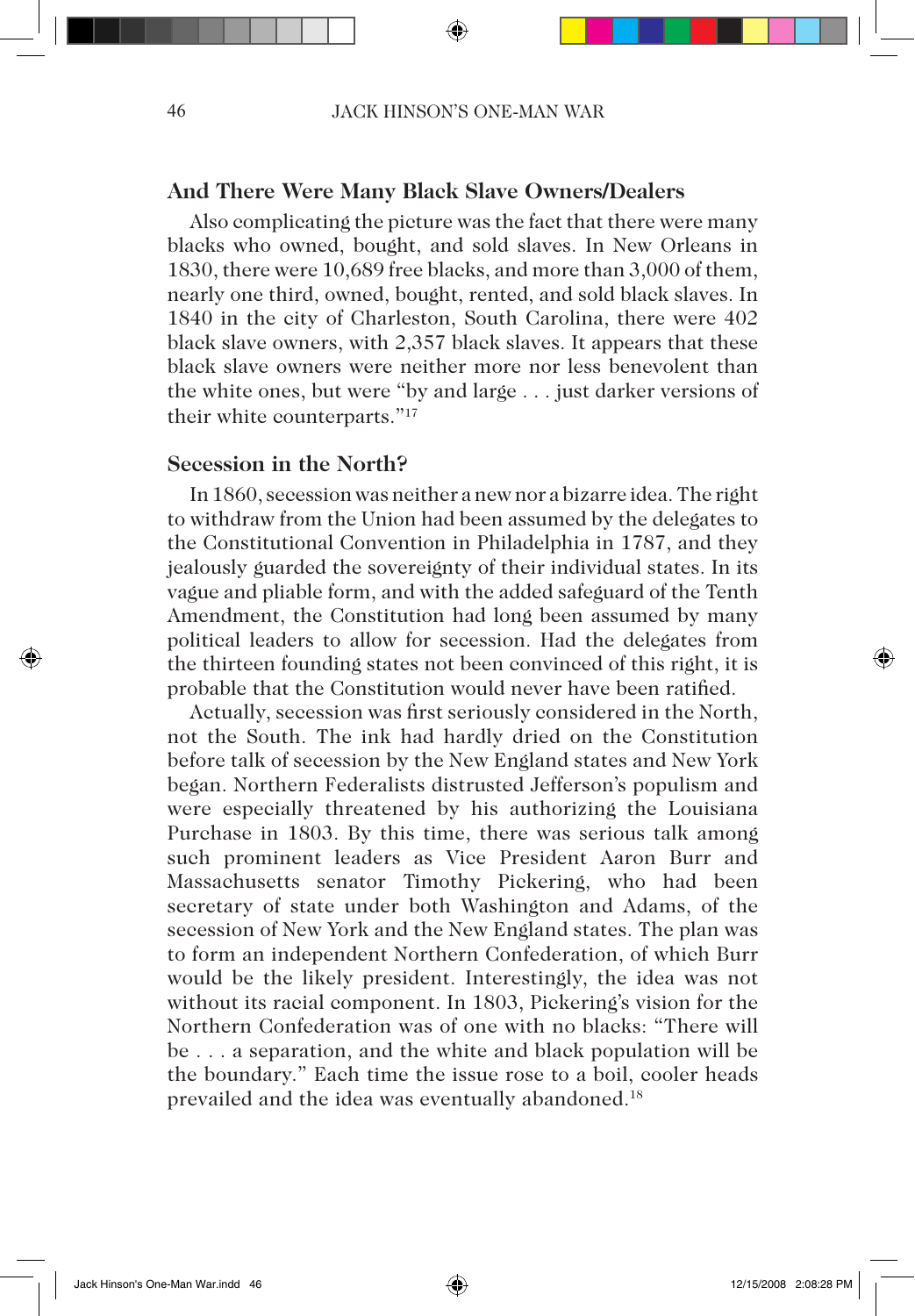Questions of state sovereignty and secession continued to resonate, however, as problems with an increasingly aggressive England led to the War of 1812. There was even serious consideration of another secession, that of the southwestern states and territories, such as Kentucky, Tennessee, and Mississippi, as part of a western empire with Aaron Burr as its emperor. The death of Alexander Hamilton in a duel with Burr, the reelection of Jefferson in a landslide victory in 1804, and the War of 1812, brought an end to these discussions of secession as a serious possibility.19

But the idea was not yet buried.

### **The Hartford Convention**

British raids along the New England coast actually created heightened resentment, not of the British, but of the government in Washington, which many blamed for the raids and resulting loss of trading revenue. As a result, in 1814, delegates from Massachusetts, Connecticut, and Rhode Island met in the Hartford (Connecticut) Convention to consider seceding from the Union. Again, cooler heads prevailed, and no fundamental political changes occurred; yet the issue of the constitutionality of secession remained unresolved, a bomb waiting for the right spark to detonate it. That explosion would occur in 1861, but the fuse had been smoldering at least as far back as 1790.20

In 1814, when secession was being debated at the Hartford Convention, young Jack Hinson was seven years old, receiving his first schooling on his father's North Carolina farm, learning to ride, fish, and hunt. He dreamed of the day when he could go into the forest by himself with a rifle and knife, like the men and the older boys. He had no idea that he would someday make history with the way he would go into the forest, alone, with rifle and knife, half a century later in Tennessee.

# **Efforts to Resolve the Slavery Issue (Not to Abolish It, but to Live With It)**

In November of 1820, James Monroe was reelected president. Nicknamed "the Last Cocked Hat," he was the last president from the ranks of the founding fathers with their three-cornered hats, excluding John Quincy Adams, who had been a teenage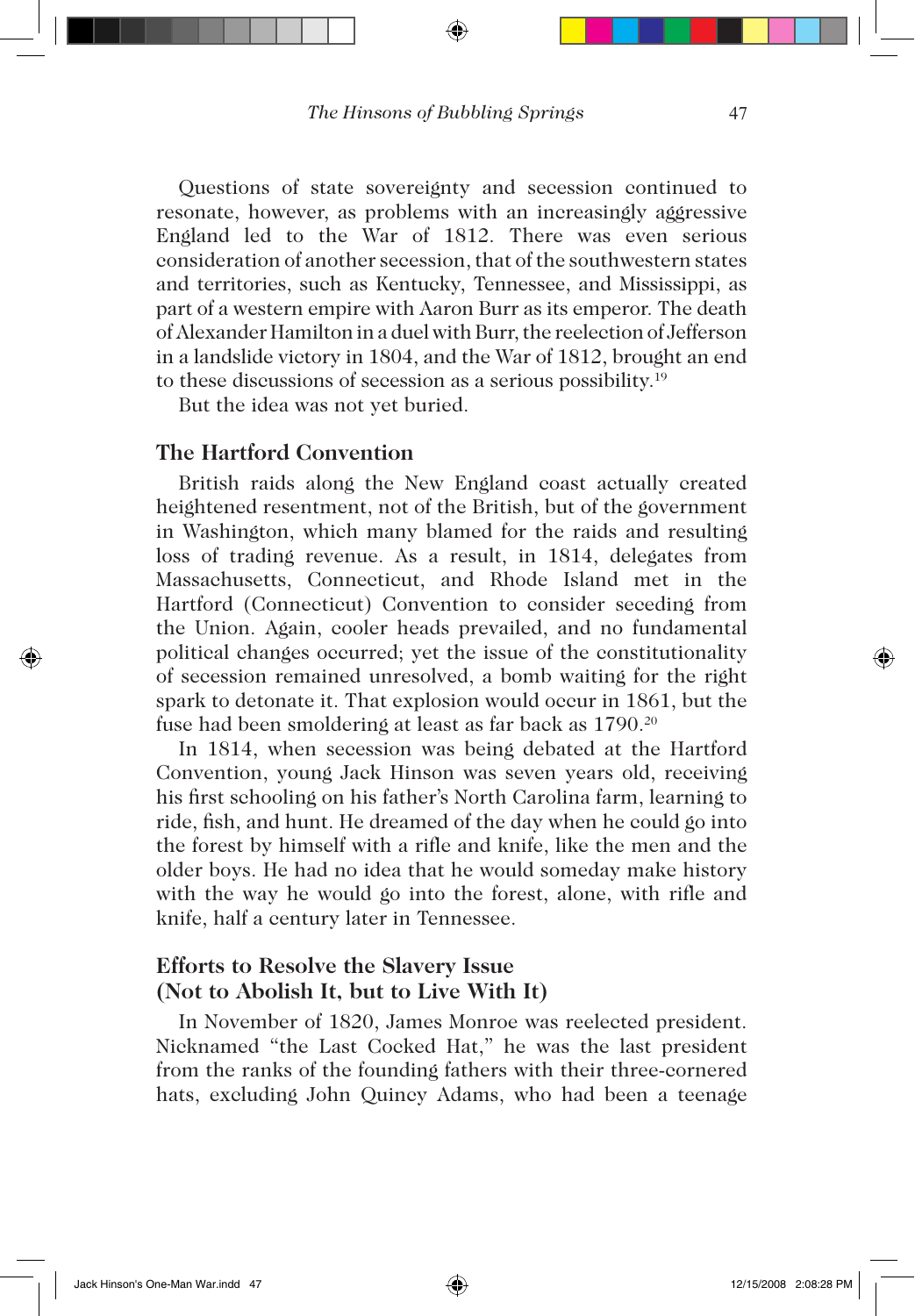diplomat during the American Revolution. He was also a staunch Jeffersonian Republican and a defender of state's rights. Jack Hinson was thirteen years old that November and beginning to do the work of a man. He was also beginning to enjoy the freedom of a man who could go into the forest alone with rifle and knife. Far away over the mountains to the west, in the twenty-four-year-old state of Tennessee, Elisabeth James, his future wife, was three years old, walking, climbing, and learning to say, "No!"

The unresolved problem of states' rights versus federal sovereignty, including the right of states to withdraw from the Union, was succinctly expressed in an exchange of toasts in Washington, D.C. at a dinner celebrating Jefferson's birthday on April 13,1830. With meaning as clear as the crystal wine glass he held aloft, Pres. Andrew Jackson stated, "Our Federal Union—it must be preserved." Those present replied, "Hear, hear." Then, with equal clarity, South Carolina's John C. Calhoun countered, "The Union, next to our liberty, most dear!" The eyes of both men must have sparkled like the glasses they lifted to one another, for each knew exactly what the other meant. The problem was that both were right, and, at the same time, both were wrong.

As Jackson and Calhoun crossed philosophical swords over their wine glasses that April, Jack Hinson was approaching his twenty-third birthday, a fully grown man. Elisabeth James was twelve and rapidly approaching womanhood. In five years, they would meet in Jackson's Tennessee and marry.

On March 1, 1845, three days before leaving office, Pres. John Tyler signed a resolution providing for the annexation of the Republic of Texas as a slave state under the provisions of the Missouri Compromise; on December 29, Texas statehood became official.

By that time, Jack Hinson had migrated westward to Stewart County, Tennessee, and married young Elisabeth James. He was then thirty-eight; Elisabeth was twenty-eight, and they already had four sons: Robert, ten; George, six; William, three; and their baby, John, was celebrating his first birthday. Elisabeth was carrying their fifth son, Albert, who would be born the following summer.

As their family grew and prospered, their farm also grew and prospered, and Jack was the owner of about fifteen slaves, a large number by the standards of the day in Stewart County. In May of 1847, he acquired a grant of four hundred acres on the upper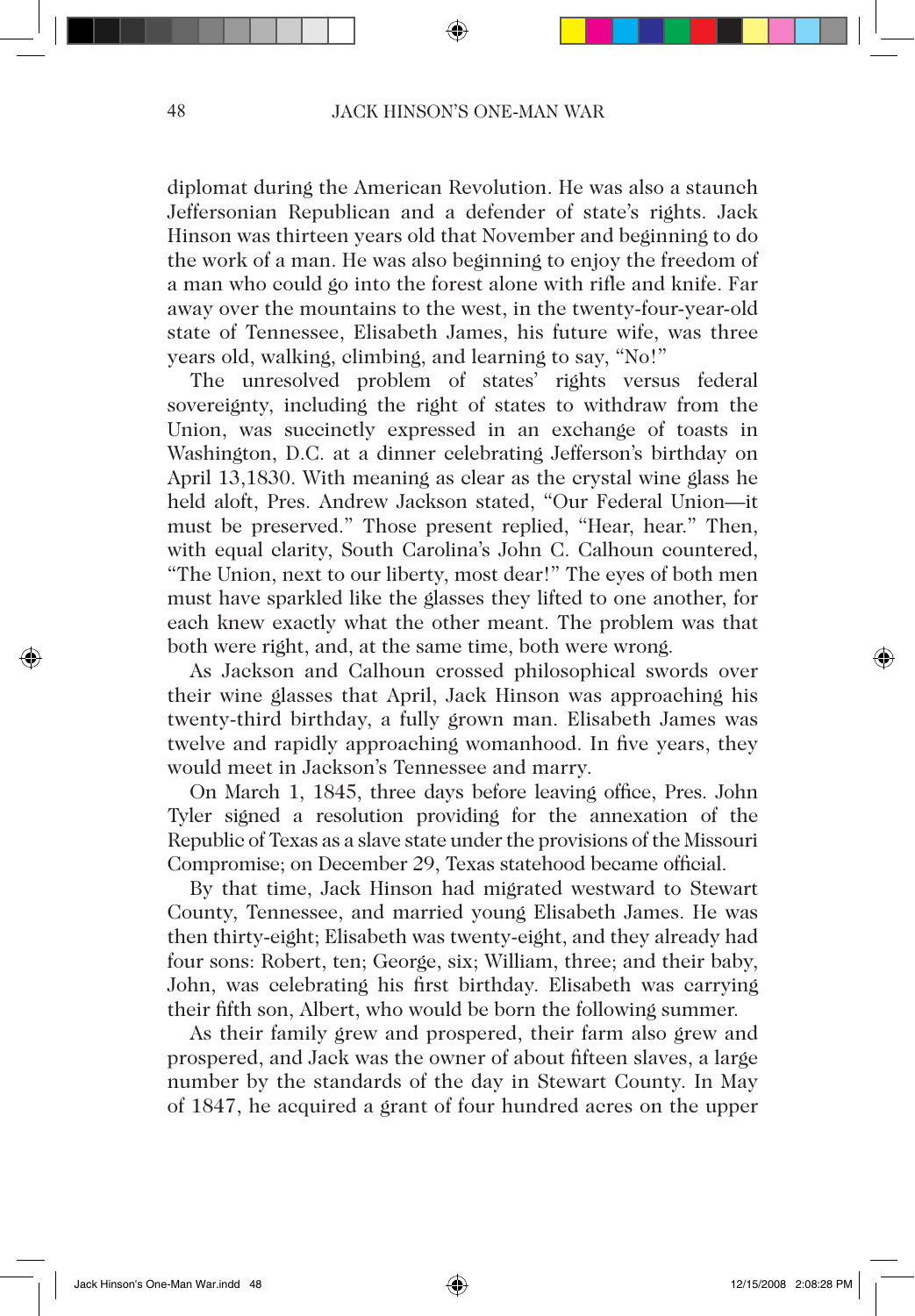waters of Lick Creek and began to build what would be their permanent home.

The following year a sixth son, Joseph, was born to the Hinsons, followed by Charles, two years later.<sup>21</sup> Jack and Elisabeth had now been married fifteen years, had six sons, and their extended family at Bubbling Springs included an ever-growing number of slaves.

# **State Sovereignty Could Not Be Separated from the Slavery Issue**

The year that Charles Hinson was born, Congress in far-off Washington struggled to effect a compromise that would keep the Union from splitting. The principal issue at that time was the vexing matter of the extension of slavery into the new territories of the West, recently acquired as a result of the war with Mexico. The Compromise of 1850, adopted after extended political debate, failed to stop the relentless drift toward division and war. It had postponed the inevitable clash by applying the concept of "popular sovereignty" to the issue of slavery in the southwestern territories ceded by Mexico. Rather than resolving the fundamental issue of states' rights, it seemed to have made it more divisive. The vexing, emotional issue, which continued to cast sparks into an already volatile situation, was slavery.

Making bad matters worse, the Compromise of 1850 strengthened the Fugitive Slave Act. This was a law in which abolitionists in the North already took particular pleasure in violating, and its strengthening only resulted in increasingly strong feelings on both sides of the issue.

During this volatile period, Harriet Beecher Stowe, of the prominent abolitionist Beecher family, was living in Cincinnati, where her husband was a seminary professor. She had seven preacher brothers, the most famous of whom was abolitionist Henry Ward Beecher. His support for arming antislavery forces in Kansas with state-of-the-art Sharpe's rifles and saying that the rifles might be "a greater moral agency" in Kansas than Bibles caused the Sharpe's rifles to be called "Beecher's Bibles." Already a dedicated abolitionist, Mrs. Stowe crossed the Ohio River into Northern Kentucky, and witnessed a small slave sale at the courthouse in the village of Washington in Mason County. She also made at least one visit to the plantation home of friends in Central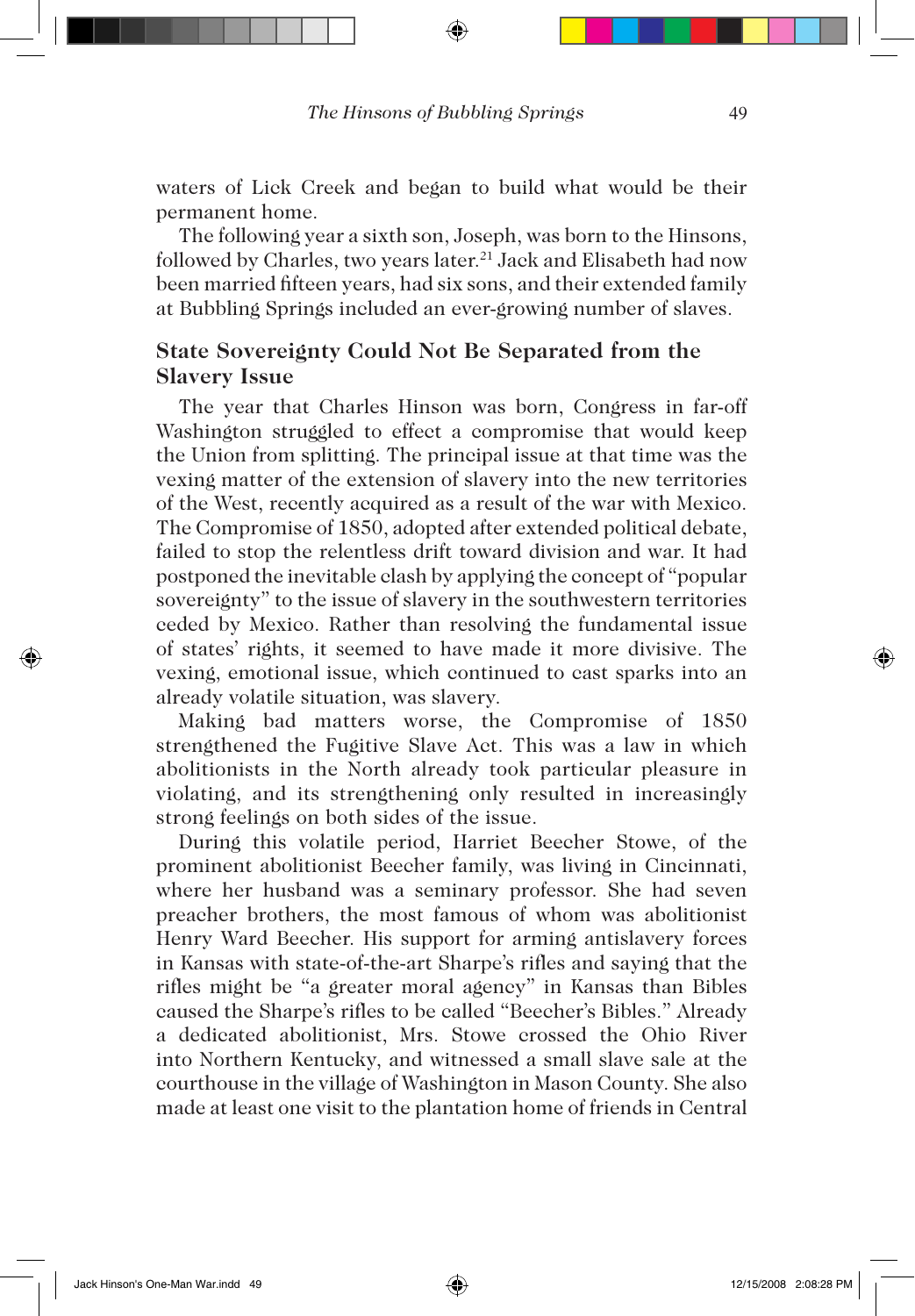Kentucky, the Thomas Kennedys of Garrard County. On the basis of this brief experience with slavery, she wrote the imaginative and highly emotional book *Uncle Tom's Cabin.* Published in 1852, the book was an instant sensation. It did little to clarify thinking, but it mightily fueled antislavery emotions in the North, where the popular perception was that every slaveholder in the South was a cruel Simon Legree. In the South, her book was just as vehemently hated as it was lionized in the North, and it was viewed as abolitionist propaganda (a position not without basis in fact). The book was an immediate success, more and more people read it, and sectional divisions grew yet wider.<sup>22</sup>

Also in 1852, at Bubbling Springs, the eighth son, Thomas, was born to Jack and Elisabeth Hinson.

The new law not only fanned the flames of regional tension, but also led to an undeclared border war between proslavery men in Missouri and antislavery men in Kansas Territory. Raids and counterraids, atrocities and counteratrocities drenched the border area in blood and created new animosities that would not only hasten the war, but would long outlive it.

In March 1857, Chief Justice Roger B. Taney handed down the *Dred Scott* v *Sanford* decision, which declared that any person of African ancestry was simply property and runaway slaves could be pursued and recovered from a free state or territory. Taney went even farther, stating that blacks could not sue or be sued in court because they were not, and could never be, citizens. Further, he said that Congress had no power to forbid slavery in new territories, once and for all nullifying the Missouri Compromise. There was fury in the North and general rejoicing in the South.

In Stewart County, most people were not aware of the Dred Scott decision, let alone what it would mean. That year, after having eight sons, Elisabeth Hinson gave birth to a girl and named her Mary.

In October 1859, John Brown, the fanatical, unbalanced abolitionist who was a fugitive from Kansas for multiple murders, attacked the U. S. Arsenal at Harper's Ferry, Virginia. With eighteen followers, he seized the virtually undefended arsenal, and the next day fought an all-day battle with local militia, killing several local blacks who declined to join his "slave revolt." United States Army colonel Robert E. Lee, on leave at his Arlington, Virginia, home, was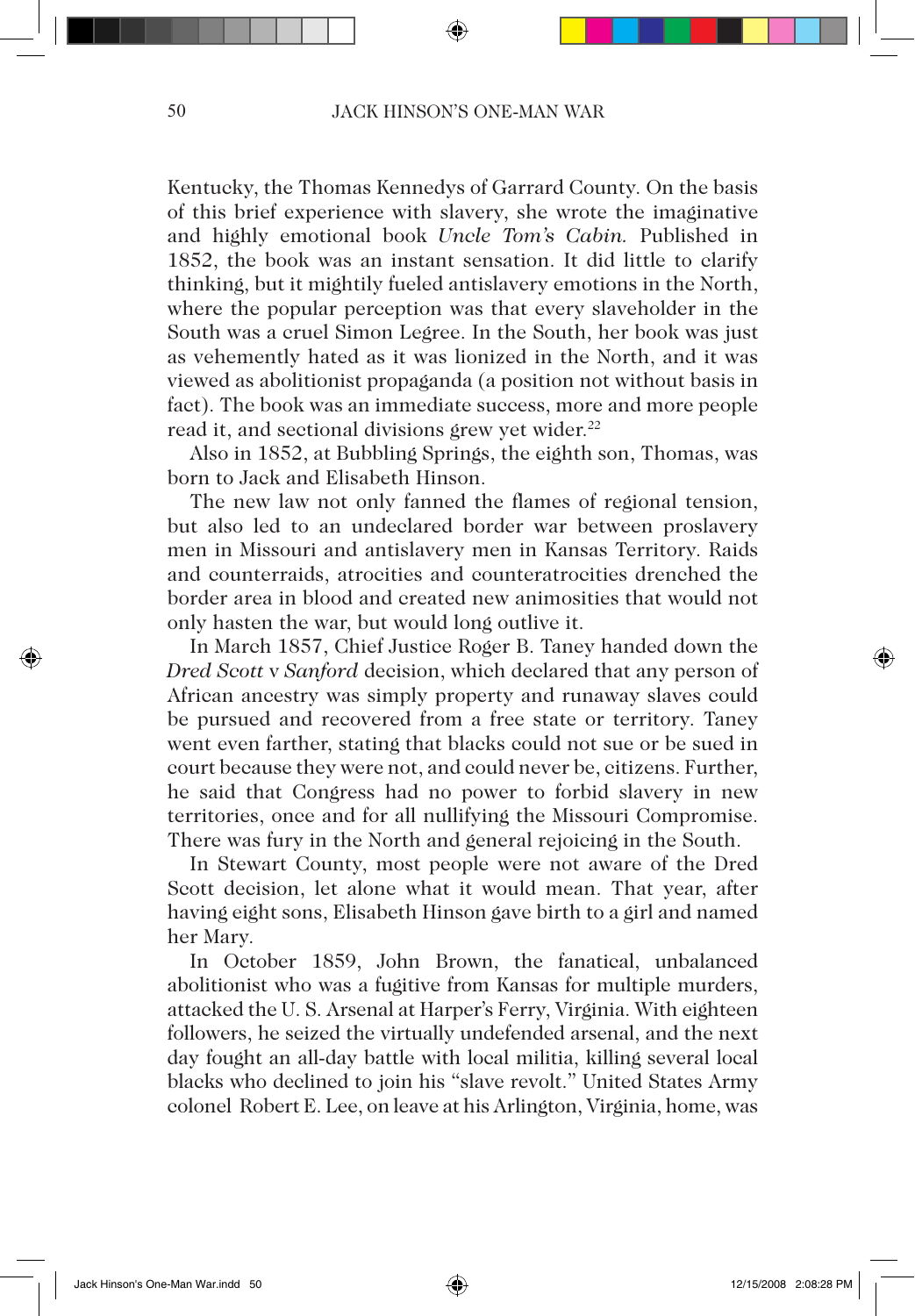sent with a detachment of twenty Marines, led by Lt. Israel Green, to retake the arsenal and capture Brown, who was fortified in a brick firehouse. Lee was assisted by a young officer, Lt. J. E. B. "Jeb" Stuart, whose negotiation for a surrender failed. Leading his twenty Marines in a bayonet assault through a hail of rifle fire, Lieutenant Green brought his sword down on Brown's head**,** stunning him, and his Marines seized the building. Green's sword, identical to the one worn by Marine officers today, was a ceremonial sword, not a saber; otherwise, it would have split Brown's head in two. The blow brought Brown down but ended the career of the sword; still bent in the general shape of John Brown's head, it is today in the collection of the National Museum of the Marine Corps. One Marine was killed, ten of Brown's men lay dead, and four escaped. Brown, stunned and bleeding but intact, was captured with four of his men. They were all subsequently hanged for treason.

By the time of the John Brown insurrection, a second daughter had been born to Jack and Elisabeth Hinson, and little Sarah Margaret was one year old.

### **The Catalytic Election of 1860**

In the profoundly pivotal election of 1860, the Democratic Party split along sectional lines. The southern Democrats nominated John C. Breckinridge of Kentucky, who was at the time Buchanan's sitting vice president. The northern Democrats nominated the "little giant," Illinois senator Stephen A. Douglas.

The Democratic Party had been the only national institution still holding the North and South together, and with the party thus divided, that uniting cord was severed.

The new Republican Party, concentrated in the North, nominated Abraham Lincoln of Illinois. A third party (actually, with the Democrats split into north and south, it was a fourth party) met in May and nominated Jack Hinson's friend, John Bell of Stewart County, Tennessee. Calling itself the Constitutional Union Party, it attracted those in the South, largely the remnants of the Whig Party, who wanted to preserve the Union and their way of life, but without war. Bell carried three states: Kentucky, Virginia, and Tennessee. Douglas carried only Illinois and part of New Jersey. The result was to elect Lincoln with only forty percent of the vote.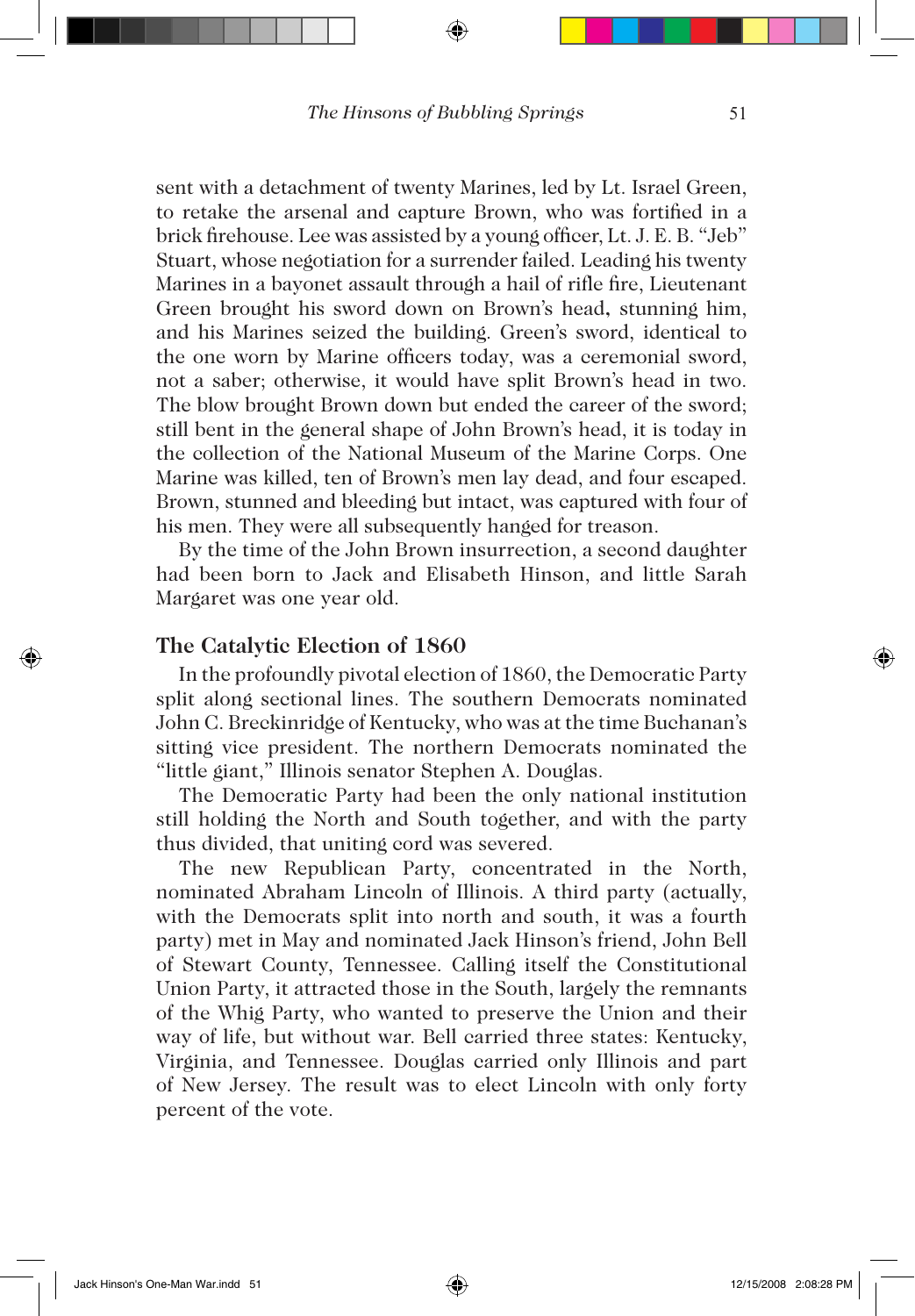Lincoln did dismally in Kentucky, the state of his birth and early childhood, where the vote was divided between Breckinridge and Bell. In fact, in strongly "old South" Fayette County, Kentucky, where he had been married and where his wife's family, the Todds, was still one of the most prominent, Lincoln received only five votes! One is tempted to believe that all five of the voters were named Todd.23

In that pivotal year of 1860, the Hinsons were living peacefully and prosperously at Bubbling Springs. They had ten children, ages two to eighteen, and a young lady named Amanda Nelson in the household, probably a tutor for the younger children. In addition, to operate the large and expanding farm, there was a growing number of slaves.

It is unknown how Jack Hinson cast his vote that fateful November, but it would be difficult to believe that he did not vote for John Bell, whose political position he shared. Bell, a wealthy émigré from Nashville, was at the time the leading citizen of Stewart County, and one of the most prominent men in the entire South. After Bell, who occupied a category of prominence all his own, Jack Hinson was perhaps the second most prosperous and prominent man in the county. However Hinson cast his vote in the election of 1860, he could not have imagined how the election of Lincoln would eventually change his life.

### **Secession Becomes Reality**

With Lincoln's election, mechanisms for secession, already in place, were immediately set in motion in South Carolina. On December 20, the South Carolina legislature met in Columbia and voted unanimously to secede. The entire student body of the University of South Carolina enlisted in the army of a Confederacy that did not yet exist.

President Buchanan called upon the nation to pray for peace and proclaimed Friday, January 5, 1861, to be a national day of fasting and prayer for a peaceful solution to the growing conflict.

During January 1861, Mississippi, Florida, Alabama, Georgia, and Louisiana followed South Carolina out of the Union. On February 1, Texas seceded, and eight days later Virginia followed. In March, the Crittenden Compromise, the frail, last political hope for holding the Union together, failed in Congress.